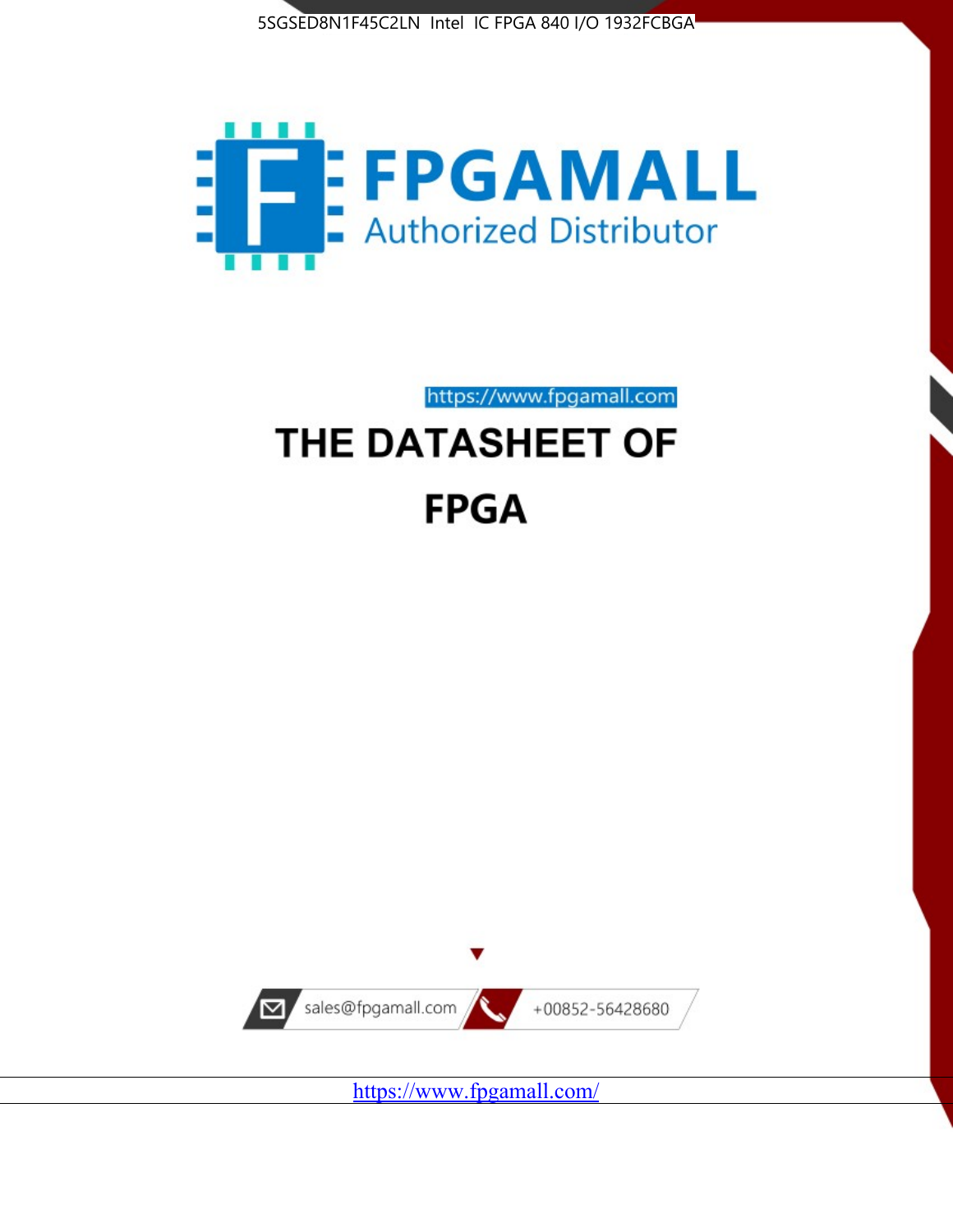# **Stratix V Device Overview**

**SV51001 [Subscribe](https://www.altera.com/servlets/subscriptions/alert?id=SV51001) [Send Feedback](mailto:FPGAtechdocfeedback@intel.com?subject=Feedback%20on%20(SV51001%202020.06.15)%20Stratix%20V%20Device%20Overview&body=We%20appreciate%20your%20feedback.%20In%20your%20comments,%20also%20specify%20the%20page%20number%20or%20paragraph.%20Thank%20you.)** 

Altera's 28-nm Stratix® V FPGAs include innovations such as an enhanced core architecture, integrated transceivers up to 28.05 gigabits per second (Gbps), and a unique array of integrated hard intellectual property (IP) blocks.

With these innovations, Stratix V FPGAs deliver a new class of application-targeted devices optimized for:

- Bandwidth-centric applications and protocols, including PCI Express® (PCIe®) Gen3
- Data-intensive applications for 40G/100G and beyond
- High-performance, high-precision digital signal processing (DSP) applications

Stratix V devices are available in four variants (GT, GX, GS, and E), each targeted for a different set of applications. For higher volume production, you can prototype with Stratix V FPGAs and use the low-risk, low-cost path to HardCopy® V ASICs.

#### **Related Information**

2020.06.15

#### **[Stratix V Device Handbook: Known Issues](http://www.altera.com/support/kdb/solutions/rd08242010_83.html)**

Lists the planned updates to the *Stratix V Device Handbook* chapters.

### **Stratix V Family Variants**

The Stratix V device family contains the GT, GX, GS, and E variants.

**Stratix V GT** devices, with both 28.05-Gbps and 12.5-Gbps transceivers, are optimized for applications that require ultra-high bandwidth and performance in areas such as 40G/100G/400G optical communica‐ tions systems and optical test systems. 28.05-Gbps and 12.5-Gbps transceivers are also known as GT and GX channels, respectively.

**Stratix V GX** devices offer up to 66 integrated transceivers with 14.1-Gbps data rate capability. These transceivers also support backplane and optical interface applications. These devices are optimized for high-performance, high-bandwidth applications such as 40G/100G optical transport, packet processing, and traffic management found in wireline, military communications, and network test equipment markets.

**Stratix V GS** devices have an abundance of variable precision DSP blocks, supporting up to 3,926 18x18 or 1,963 27x27 multipliers. In addition, Stratix V GS devices offer integrated transceivers with 14.1-Gbps data rate capability. These transceivers also support backplane and optical interface applications. These devices are optimized for transceiver-based DSP-centric applications found in wireline, military, broadcast, and high-performance computing markets.

**Stratix V E** devices offer the highest logic density within the Stratix V family with nearly one million logic elements (LEs) in the largest device. These devices are optimized for applications such as ASIC and system emulation, diagnostic imaging, and instrumentation.

**[ISO](http://www.altera.com/support/devices/reliability/certifications/rel-certifications.html) [9001:2015](http://www.altera.com/support/devices/reliability/certifications/rel-certifications.html) [Registered](http://www.altera.com/support/devices/reliability/certifications/rel-certifications.html)**

**low part of Intel** 

\*Other names and brands may be claimed as the property of others.

Intel Corporation. All rights reserved. Intel, the Intel logo, Altera, Arria, Cyclone, Enpirion, MAX, Nios, Quartus and Stratix words and logos are trademarks of Intel Corporation or its subsidiaries in the U.S. and/or other countries. Intel warrants performance of its FPGA and semiconductor products to current specifications in accordance with Intel's standard warranty, but reserves the right to make changes to any products and services at any time without notice. Intel assumes no responsibility or liability arising out of the application or use of any information, product, or service described herein except as expressly agreed to in writing by Intel. Intel customers are advised to obtain the latest version of device specifications before relying on any published information and before placing orders for products or services.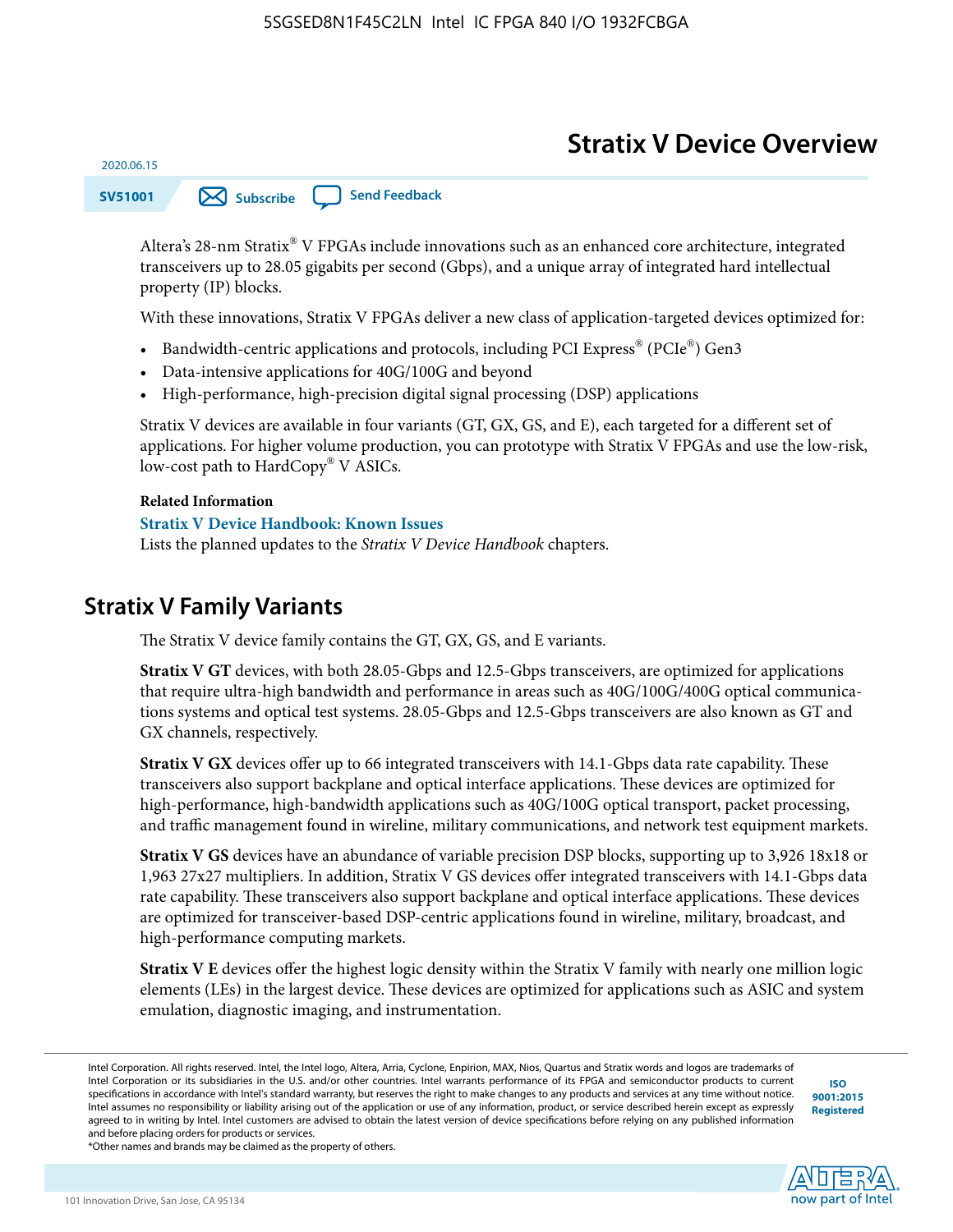#### **2 Stratix V Features Summary**

Common to all Stratix V family variants are a rich set of high-performance building blocks, including a redesigned adaptive logic module (ALM), 20 Kbit (M20K) embedded memory blocks, variable precision DSP blocks, and fractional phase-locked loops (PLLs). All of these building blocks are interconnected by Altera's superior multi-track routing architecture and comprehensive fabric clocking network.

Also common to Stratix V devices is the new Embedded HardCopy Block, which is a customizable hard IP block that leverages Altera's unique HardCopy ASIC capabilities. The Embedded HardCopy Block in Stratix V FPGAs is used to harden IP instantiation of PCIe Gen3, Gen2, and Gen1.

### **Stratix V Features Summary**

#### **Table 1: Summary of Features for Stratix V Devices**

| <b>Feature</b>                    | <b>Description</b>                                                                                                                                                                                                                                                                                                                                                                                                         |
|-----------------------------------|----------------------------------------------------------------------------------------------------------------------------------------------------------------------------------------------------------------------------------------------------------------------------------------------------------------------------------------------------------------------------------------------------------------------------|
| Technology                        | 28-nm TSMC process technology<br>0.85-V or 0.9-V core voltage<br>$\bullet$                                                                                                                                                                                                                                                                                                                                                 |
| Low-power serial<br>transceivers  | 28.05-Gbps transceivers on Stratix V GT devices<br>$\bullet$<br>Electronic dispersion compensation (EDC) for XFP, SFP+, QSFP, CFP<br>optical module support<br>Adaptive linear and decision feedback equalization<br>$\bullet$<br>Transmitter pre-emphasis and de-emphasis<br>Dynamic reconfiguration of individual channels<br>$\bullet$<br>On-chip instrumentation (EyeQ non-intrusive data eye monitoring)<br>$\bullet$ |
| Backplane capability              | 600-Megabits per second (Mbps) to 12.5-Gbps data rate capability<br>$\bullet$                                                                                                                                                                                                                                                                                                                                              |
| General-purpose I/Os<br>(GPIOs)   | 1.6-Gbps LVDS<br>1,066-MHz external memory interface<br>$\bullet$<br>On-chip termination (OCT)<br>$\bullet$<br>1.2-V to 3.3-V interfacing for all Stratix V devices                                                                                                                                                                                                                                                        |
| Embedded HardCopy<br><b>Block</b> | PCIe Gen3, Gen2, and Gen1 complete protocol stack, x1/x2/x4/x8 end<br>$\bullet$<br>point and root port                                                                                                                                                                                                                                                                                                                     |
| Embedded transceiver<br>hard IP   | Interlaken physical coding sublayer (PCS)<br>$\bullet$<br>Gigabit Ethernet (GbE) and XAUI PCS<br>$\bullet$<br>10G Ethernet PCS<br>Serial RapidIO® (SRIO) PCS<br>$\bullet$<br>Common Public Radio Interface (CPRI) PCS<br>$\bullet$<br>Gigabit Passive Optical Networking (GPON) PCS<br>$\bullet$                                                                                                                           |
| Power management                  | Programmable Power Technology<br>Quartus II integrated PowerPlay Power Analysis<br>$\bullet$                                                                                                                                                                                                                                                                                                                               |

**Altera Corporation** 

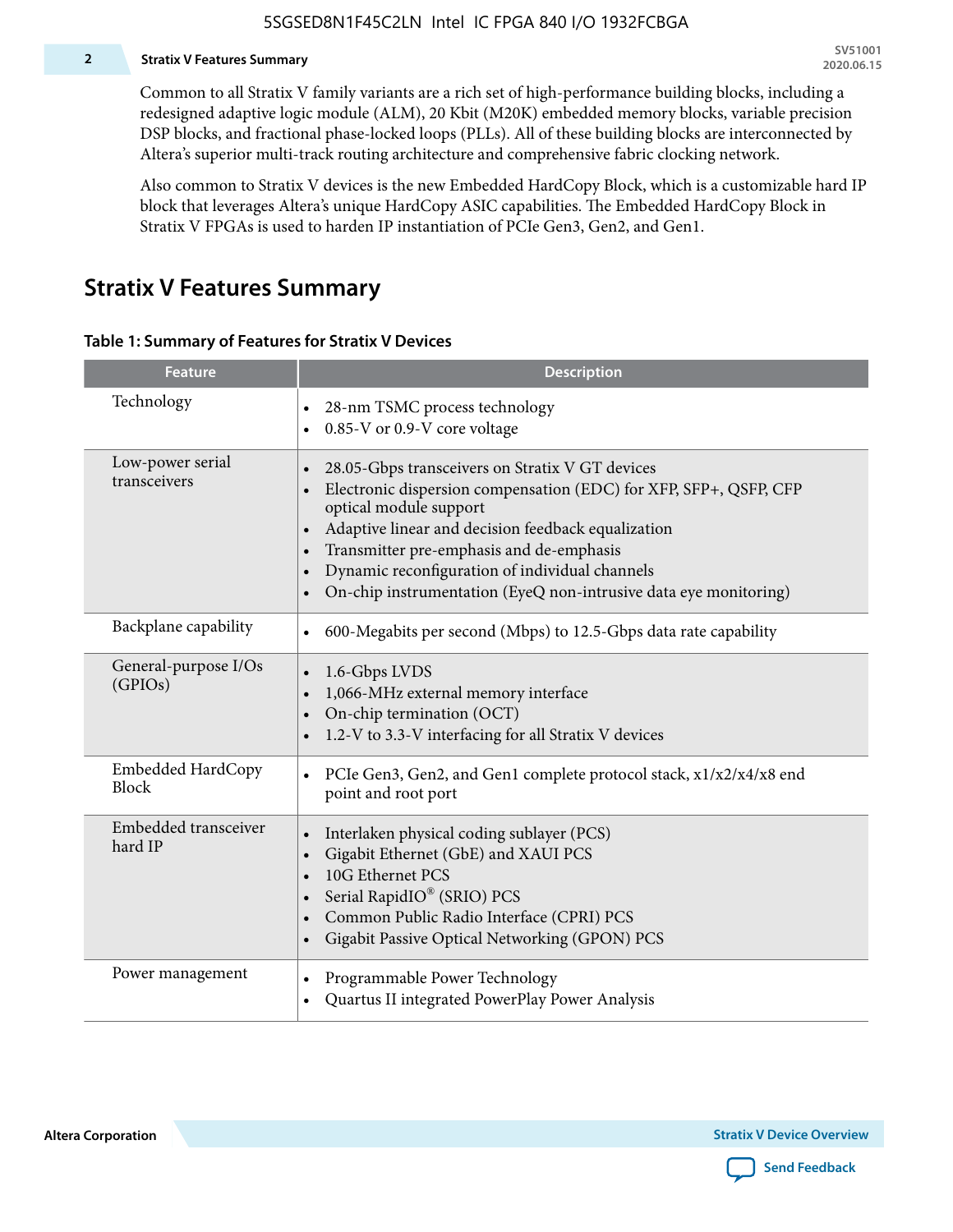| <b>Feature</b>                   | <b>Description</b>                                                                                                                                                                                                                                                                                                                                                                                                                                                   |
|----------------------------------|----------------------------------------------------------------------------------------------------------------------------------------------------------------------------------------------------------------------------------------------------------------------------------------------------------------------------------------------------------------------------------------------------------------------------------------------------------------------|
| High-performance core<br>fabric  | Enhanced ALM with four registers<br>Improved routing architecture reduces congestion and improves compile<br>times                                                                                                                                                                                                                                                                                                                                                   |
| Embedded memory<br>blocks        | M20K: 20-Kbit with hard error correction code (ECC)<br>MLAB: 640-bit<br>$\bullet$                                                                                                                                                                                                                                                                                                                                                                                    |
| Variable precision DSP<br>blocks | Up to 600 MHz performance<br>$\bullet$<br>Natively support signal processing with precision ranging from 9x9 up to<br>$\bullet$<br>54x54<br>New native 27x27 multiply mode<br>$\bullet$<br>64-bit accumulator and cascade for systolic finite impulse responses (FIRs)<br>$\bullet$<br>Embedded internal coefficient memory<br>$\bullet$<br>Pre-adder/subtractor improves efficiency<br>$\bullet$<br>Increased number of outputs allows more independent multipliers |
| <b>Fractional PLLs</b>           | Fractional mode with third-order delta-sigma modulation<br>$\bullet$<br>Integer mode<br>$\bullet$<br>Precision clock synthesis, clock delay compensation, and zero delay buffer<br>(ZDB)                                                                                                                                                                                                                                                                             |
| Clock networks                   | 800-MHz fabric clocking<br>$\bullet$<br>Global, quadrant, and peripheral clock networks<br>$\bullet$<br>Unused clock networks can be powered down to reduce dynamic power<br>$\bullet$                                                                                                                                                                                                                                                                               |
| Device configuration             | Serial and parallel flash interface<br>$\bullet$<br>Enhanced advanced encryption standard (AES) design security features<br>$\bullet$<br>Tamper protection<br>$\bullet$<br>Partial and dynamic reconfiguration<br>$\bullet$<br>Configuration via Protocol (CvP)                                                                                                                                                                                                      |
| High-performance<br>packaging    | Multiple device densities with identical package footprints enables seamless<br>$\bullet$<br>migration between different FPGA densities<br>FBGA packaging with on-package decoupling capacitors<br>$\bullet$<br>Lead and RoHS-compliant lead-free options<br>$\bullet$                                                                                                                                                                                               |
| HardCopy V migration             |                                                                                                                                                                                                                                                                                                                                                                                                                                                                      |

# **Stratix V Family Plan**

The following tables list the features of the different Stratix V devices.

The information in this section is correct at the time of publication. For the latest information and to get more details, refer to the Altera Product Selector.

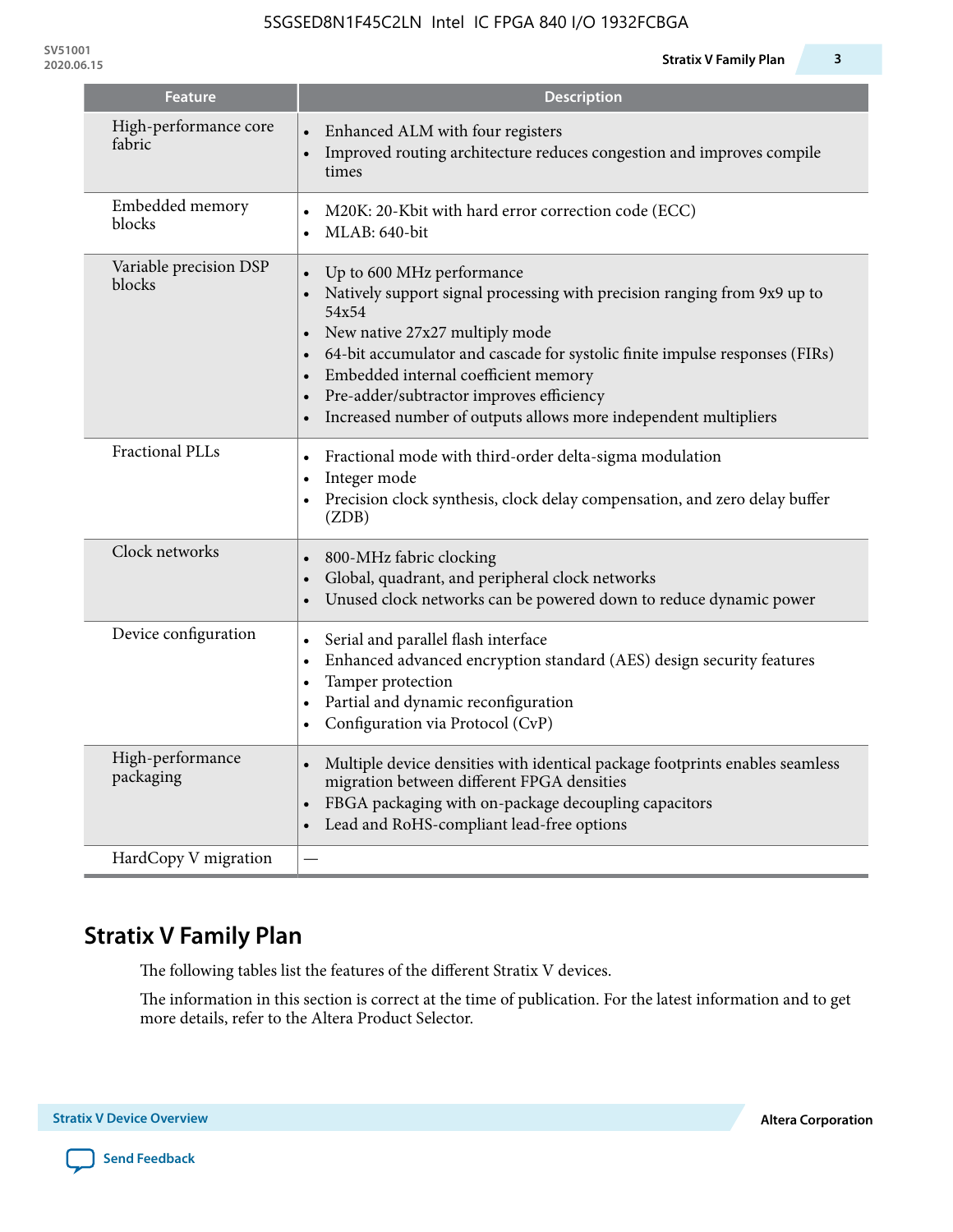### **Table 2: Stratix V GT Device Features**

| <b>Feature</b>                                                            | 5SGTC5         | 5SGTC7         |  |  |  |  |  |  |  |
|---------------------------------------------------------------------------|----------------|----------------|--|--|--|--|--|--|--|
| Logic Elements (K)                                                        | 425            | 622            |  |  |  |  |  |  |  |
| ALMs                                                                      | 160,400        | 234,720        |  |  |  |  |  |  |  |
| Registers (K)                                                             | 642            | 939            |  |  |  |  |  |  |  |
| 28.05/12.5-Gbps Transceivers                                              | 4/32           | 4/32           |  |  |  |  |  |  |  |
| PCIe hard IP Blocks                                                       | $\mathbf{1}$   | $\mathbf{1}$   |  |  |  |  |  |  |  |
| <b>Fractional PLLs</b>                                                    | 28             | 28             |  |  |  |  |  |  |  |
| M20K Memory Blocks                                                        | 2,304          | 2,560          |  |  |  |  |  |  |  |
| M20K Memory (MBits)                                                       | 45             | 50             |  |  |  |  |  |  |  |
| Variable Precision Multipliers (18x18)                                    | 512            | 512            |  |  |  |  |  |  |  |
| Variable Precision Multipliers (27x27)                                    | 256            | 256            |  |  |  |  |  |  |  |
| DDR3 SDRAM x72 DIMM Interfaces                                            | $\overline{4}$ | $\overline{4}$ |  |  |  |  |  |  |  |
| User I/Os <sup>(1)</sup> , Full-Duplex LVDS, 28.05/12.5-Gbps Transceivers |                |                |  |  |  |  |  |  |  |
| Package <sup>(2)(3)</sup>                                                 | 5SGTC5         | 5SGTC7         |  |  |  |  |  |  |  |
| KF40-F1517 <sup>(4)</sup><br>$(40$ mm $)$                                 | 600, 150, 36   | 600, 150, 36   |  |  |  |  |  |  |  |



<sup>(1)</sup> The number of GPIOs does not include transceiver I/Os. In the Quartus II software, the number of user I/Os includes transceiver I/Os.

 $^{(2)}$  Packages are flipchip ball grid array (1.0-mm pitch).

<sup>(3)</sup> Each package row offers pin migration (common board footprint) for all devices in the row.

<sup>(4)</sup> Migration between select Stratix V GT devices and Stratix V GX devices is available. For more information, refer to **Table 6** and to *AN 644: Migration Between Stratix V GX and Stratix V GT Devices*.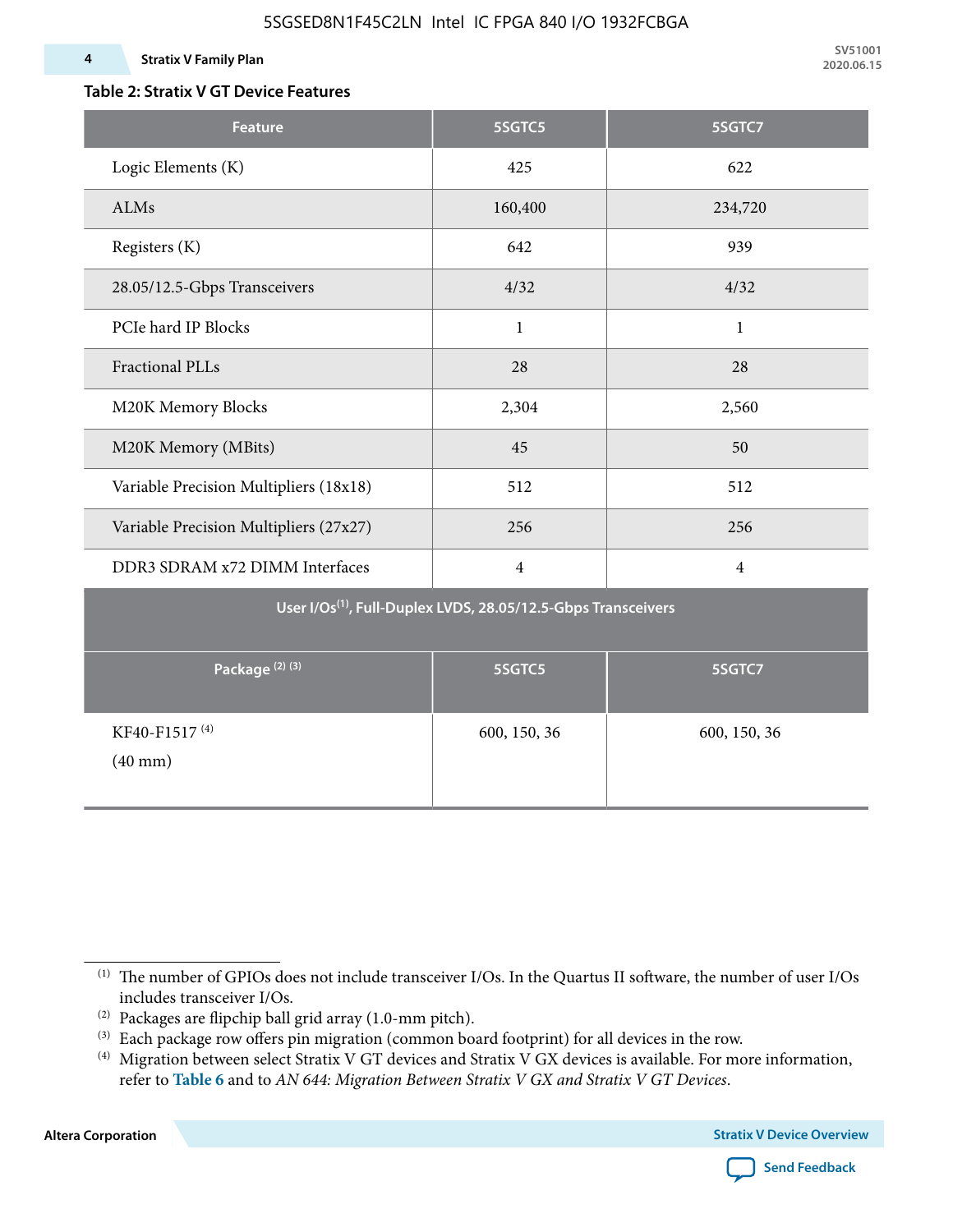#### **Table 3: Stratix V GX Device Features**

| <b>Features</b>                                       | 5SGXA<br>3       | 5SGXA<br>4  | 5SGXA<br>5.      | 5SGXA<br>7                 | 5SGXA<br>9                          | 5SGXA<br>B                          | 5SGXB<br>$\overline{5}$ | 5SGXB<br>$6\phantom{1}6$ | 5SGXB<br>9     | 5SGXBB         |
|-------------------------------------------------------|------------------|-------------|------------------|----------------------------|-------------------------------------|-------------------------------------|-------------------------|--------------------------|----------------|----------------|
| Logic<br>Elements<br>(K)                              | 340              | 420         | 490              | 622                        | 840                                 | 952                                 | 490                     | 597                      | 840            | 952            |
| ALMs                                                  | 128,300          | 158,500     | 185,000          | 234,720                    | 317,000                             | 359,200                             | 185,000                 | 225,400                  | 317,000        | 359,200        |
| Registers<br>(K)                                      | 513              | 634         | 740              | 939                        | 1,268                               | 1,437                               | 740                     | 902                      | 1,268          | 1,437          |
| 14.1-Gbps<br>Transceive<br>$\mathbf{r}\mathbf{s}$     | 12, 24,<br>or 36 | 24 or<br>36 | 24, 36,<br>or 48 | 24, 36,<br>or 48           | 36 or<br>48                         | 36 or<br>48                         | 66                      | 66                       | 66             | 66             |
| PCIe hard<br>IP Blocks                                | 1 or 2           | 1 or 2      | 1, 2, or<br>4    | 1, 2, or<br>$\overline{4}$ | 1, 2, or<br>$\overline{\mathbf{4}}$ | 1, 2, or<br>$\overline{\mathbf{4}}$ | 1 or 4                  | 1 or 4                   | 1 or 4         | 1 or 4         |
| Fractional<br>PLLs                                    | $20^{(5)}$       | 24          | 28               | 28                         | 28                                  | 28                                  | 24                      | 24                       | 32             | 32             |
| M20K<br>Memory<br><b>Blocks</b>                       | 957              | 1,900       | 2,304            | 2,560                      | 2,640                               | 2,640                               | 2,100                   | 2,660                    | 2,640          | 2,640          |
| M20K<br>Memory<br>(MBits)                             | 19               | 37          | 45               | 50                         | 52                                  | 52                                  | 41                      | 52                       | 52             | 52             |
| Variable<br>Precision<br>Multipliers<br>(18x18)       | 512              | 512         | 512              | 512                        | 704                                 | 704                                 | 798                     | 798                      | 704            | 704            |
| Variable<br>Precision<br>Multipliers<br>(27x27)       | 256              | 256         | 256              | 256                        | 352                                 | 352                                 | 399                     | 399                      | 352            | 352            |
| DDR3<br><b>SDRAM</b><br>x72 DIMM<br>Interfaces<br>(6) | 6                | 6           | 6                | 6                          | 6                                   | 6                                   | $\overline{4}$          | $\overline{4}$           | $\overline{4}$ | $\overline{4}$ |

 $^{\left(5\right)}$  The F1517 package contains 24 PLLs. The other packages with this device contain 20 PLLs.

(6) These are the maximum number of x72 interfaces available. The actual number of interfaces depends on the device package.

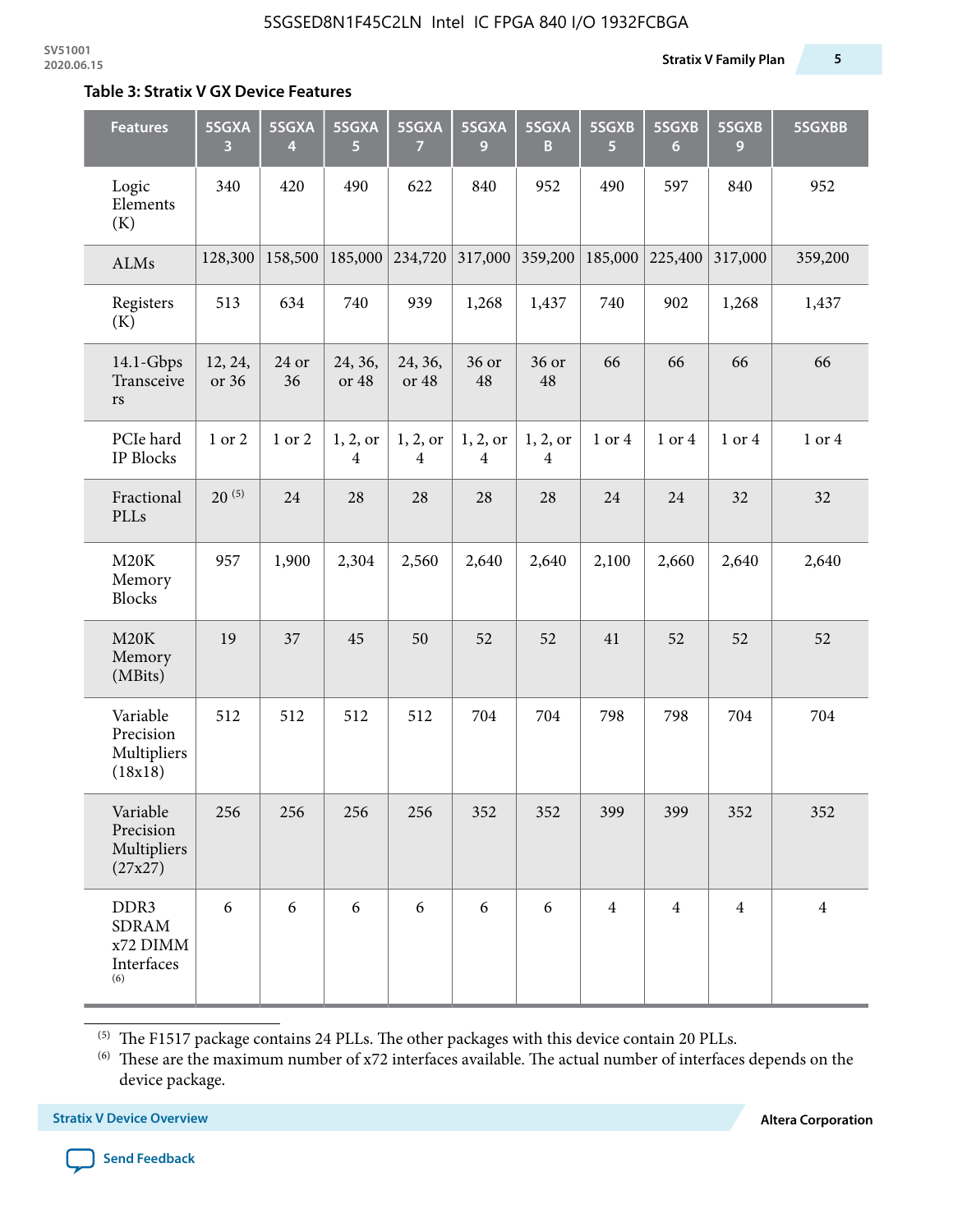#### **6 Stratix V Family Plan**

| User I/Os <sup>(1)</sup> , Full-Duplex LVDS, 14.1-Gbps Transceivers      |                             |                 |                 |                 |                                 |                                 |                |                |        |        |
|--------------------------------------------------------------------------|-----------------------------|-----------------|-----------------|-----------------|---------------------------------|---------------------------------|----------------|----------------|--------|--------|
| Package <sup>(2)(3)</sup><br>(7)(8)                                      | 5SGXA3                      | <b>5SGXA4</b>   | <b>5SGXA5</b>   | 5SGXA7          | 5SGXA9                          | 5SGXA<br>$\mathbf B$            | 5SGXB5         | 5SGXB6         | 5SGXB9 | 5SGXBB |
| EH29-<br>H780<br>$(33$ mm $)$                                            | 360, 90,<br>$12^{\text{H}}$ |                 |                 |                 |                                 |                                 |                |                |        |        |
| HF35-<br>F1152 <sup>(9)</sup><br>$(35$ mm $)$                            | 432,<br>108, 24             | 552,<br>138, 24 | 552,<br>138, 24 | 552,<br>138, 24 |                                 |                                 |                |                |        |        |
| KF35-<br>F1152<br>$(35$ mm $)$                                           | 432,<br>108, 36             | 432,<br>108, 36 | 432,<br>108, 36 | 432,<br>108, 36 |                                 |                                 |                |                |        |        |
| KF40-<br>F1517<br>$(40$ mm $)$<br>KH40-<br>$H1517^{(9)}$<br>$(45$ mm $)$ | 696,<br>174, 36             | 696,<br>174, 36 | 696,<br>174, 36 | 696,<br>174, 36 | 696,<br>174,<br>36 <sup>H</sup> | 696,<br>174,<br>36 <sup>H</sup> |                |                |        |        |
| NF40-<br>F1517 <sup>(4)</sup><br>$(40 \text{ mm})$                       |                             |                 | 600,<br>150, 48 | 600,<br>150, 48 |                                 |                                 |                |                |        |        |
| RF40-<br>F1517<br>$(40 \text{ mm})$                                      |                             |                 |                 |                 |                                 |                                 | 432,<br>108,66 | 432,<br>108,66 |        |        |

**Altera Corporation** 



<sup>(7)</sup> LVDS counts are full duplex channels. Each full duplex channel is one transmitter (TX) pair plus one receiver (RX) pair.

<sup>(8)</sup> A superscript  $H$  after the number of transceivers indicates that this device is only available in a hybrid package. Hybrid packages are slightly larger than conventional FBGAs. Refer to Altera's packaging documentation for more information.

<sup>(9)</sup> Migration between select Stratix V GX devices and Stratix V GS devices is available. For more information, refer to **Table 6**.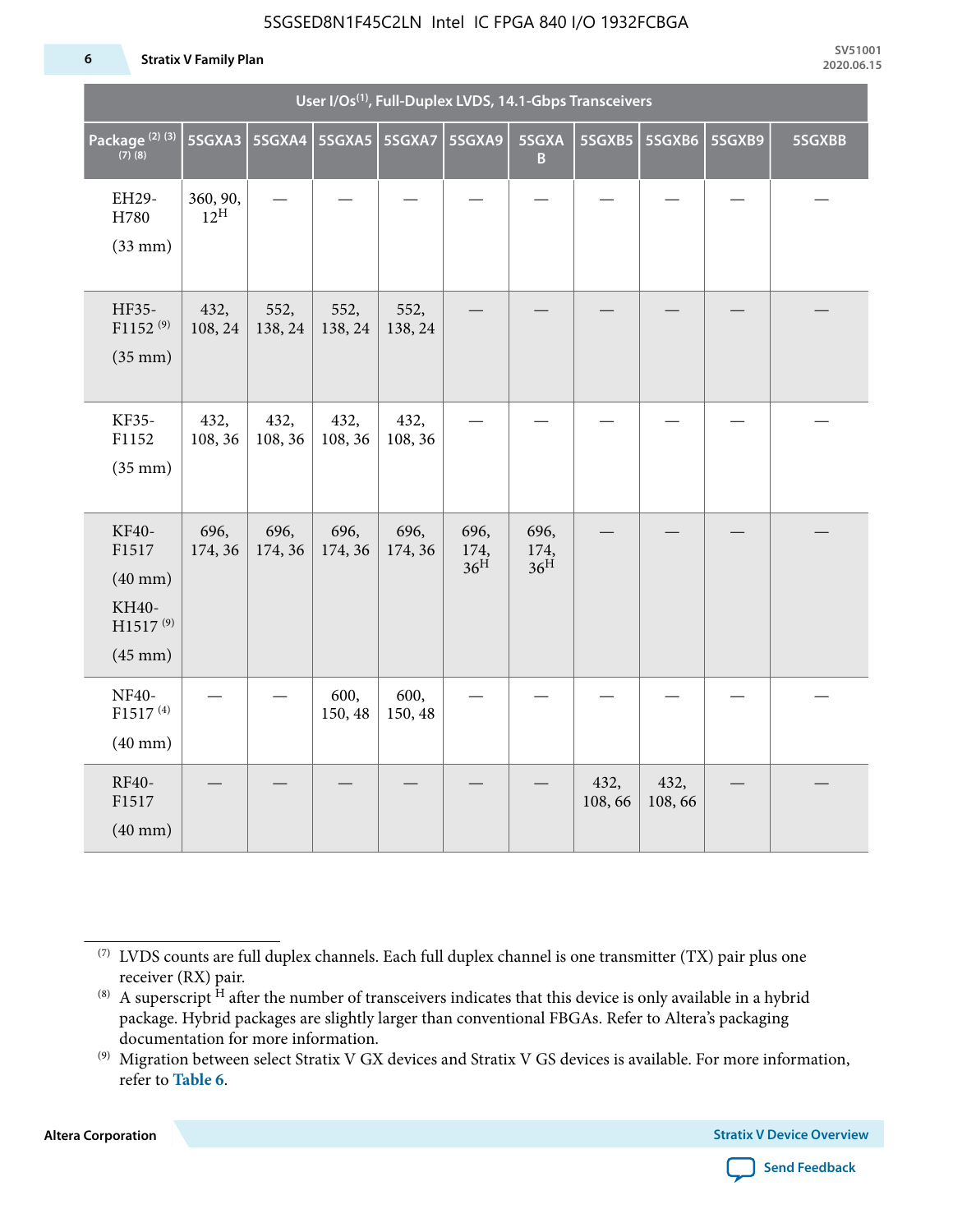| User I/Os <sup>(1)</sup> , Full-Duplex LVDS, 14.1-Gbps Transceivers |        |  |                          |                 |                 |                 |                |                |                                 |                           |
|---------------------------------------------------------------------|--------|--|--------------------------|-----------------|-----------------|-----------------|----------------|----------------|---------------------------------|---------------------------|
| Package <sup>(2)(3)</sup><br>$(7)$ $(8)$                            | 5SGXA3 |  | 5SGXA4   5SGXA5   5SGXA7 |                 | 5SGXA9          | 5SGXA<br>B      | 5SGXB5         | 5SGXB6         | 5SGXB9                          | 5SGXBB                    |
| RF43-<br>F1760<br>(42.5)<br>mm)                                     |        |  |                          |                 |                 |                 | 600,<br>150,66 | 600,<br>150,66 |                                 |                           |
| RH43-<br>H1760<br>$(45 \text{ mm})$                                 |        |  |                          |                 |                 |                 |                |                | 600,<br>150,<br>66 <sup>H</sup> | 600, 150, 66 <sup>H</sup> |
| NF45-<br>F1932 <sup>(9)</sup><br>$(45 \text{ mm})$                  |        |  | 840,<br>210, 48          | 840,<br>210, 48 | 840,<br>210, 48 | 840,<br>210, 48 |                |                |                                 |                           |

### **Table 4: Stratix V GS Device Features**

| <b>Features</b>                           | 5SGSD3       | 5SGSD4        | 5SGSD5       | 5SGSD6     | 5SGSD8     |
|-------------------------------------------|--------------|---------------|--------------|------------|------------|
| Logic Elements (K)                        | 236          | 360           | 457          | 583        | 695        |
| <b>ALMs</b>                               | 89,000       | 135,840       | 172,600      | 220,000    | 262,400    |
| Registers (K)                             | 356          | 543           | 690          | 880        | 1,050      |
| $14.1$ -Gbps<br>transceivers              | 12 or 24     | 12, 24, or 36 | 24 or 36     | 36 or 48   | 36 or 48   |
| PCIe hard IP<br>blocks                    | $\mathbf{1}$ | $\mathbf{1}$  | $\mathbf{1}$ | 1, 2, or 4 | 1, 2, or 4 |
| <b>Fractional PLLs</b>                    | 20           | $20^{(5)}$    | 24           | 28         | 28         |
| M20K Memory<br><b>Blocks</b>              | 688          | 957           | 2,014        | 2,320      | 2,567      |
| M20K Memory<br>(MBits)                    | 13           | 19            | 39           | 45         | 50         |
| Variable Precision<br>Multipliers (18x18) | 1,200        | 2,088         | 3,180        | 3,550      | 3,926      |
| Variable Precision<br>Multipliers (27x27) | 600          | 1,044         | 1,590        | 1,775      | 1,963      |

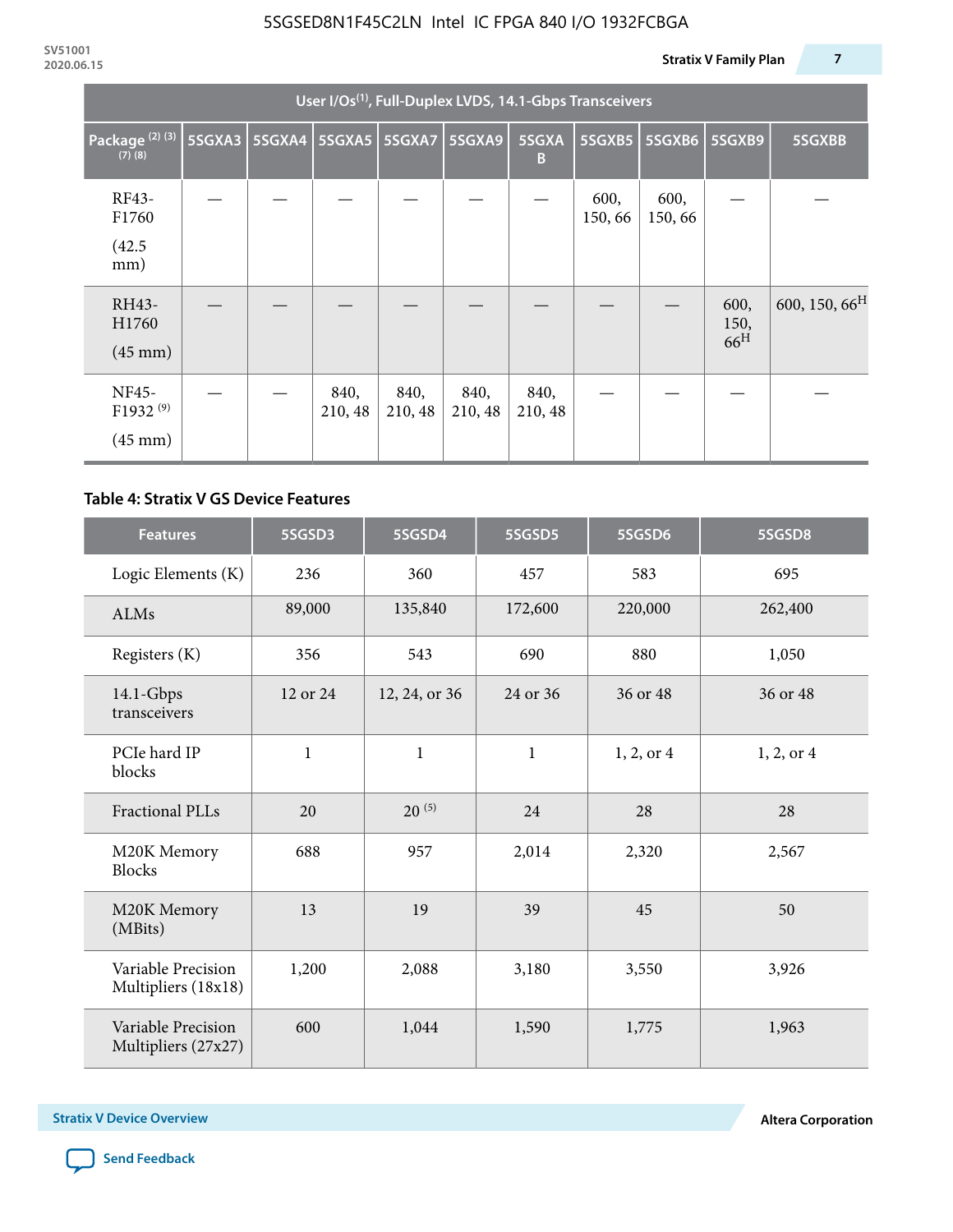**8 Stratix V Family Plan**

| <b>Features</b>                                                     | 5SGSD3                   | 5SGSD4          | 5SGSD5         | 5SGSD6       | 5SGSD8       |  |  |  |  |  |  |
|---------------------------------------------------------------------|--------------------------|-----------------|----------------|--------------|--------------|--|--|--|--|--|--|
| DDR3 SDRAM x72<br><b>DIMM</b> Interfaces                            | $\overline{2}$           | $\overline{4}$  | $\overline{4}$ | 6            | 6            |  |  |  |  |  |  |
| User I/Os <sup>(1)</sup> , Full-Duplex LVDS, 14.1-Gbps Transceivers |                          |                 |                |              |              |  |  |  |  |  |  |
| Package (2) (3) (7) (8)                                             | 5SGSD3                   | 5SGSD4          | 5SGSD5         | 5SGSD6       | 5SGSD8       |  |  |  |  |  |  |
| EH29-H780<br>$(33$ mm $)$                                           | $360, 90, 12^{\text{H}}$ | 360, 90, $12^H$ |                |              |              |  |  |  |  |  |  |
| HF35-F1152 <sup>(9)</sup><br>$(35 \text{ mm})$                      | 432, 108, 24             | 432, 108, 24    | 552, 138, 24   |              |              |  |  |  |  |  |  |
| KF40-F1517 <sup>(9)</sup><br>$(40 \text{ mm})$                      |                          | 696, 174, 36    | 696, 174, 36   | 696, 174, 36 | 696, 174, 36 |  |  |  |  |  |  |
| NF45-F1932 <sup>(9)</sup><br>$(45 \text{ mm})$                      |                          |                 |                | 840, 210, 48 | 840, 210, 48 |  |  |  |  |  |  |

### **Table 5: Stratix V E Device Features**

| <b>Features</b>                        | 5SEE9   | 5SEEB   |
|----------------------------------------|---------|---------|
| Logic Elements (K)                     | 840     | 952     |
| <b>ALMs</b>                            | 317,000 | 359,200 |
| Registers (K)                          | 1,268   | 1,437   |
| <b>Fractional PLLs</b>                 | 28      | 28      |
| M20K Memory Blocks                     | 2,640   | 2,640   |
| M20K Memory (MBits)                    | 52      | 52      |
| Variable Precision Multipliers (18x18) | 704     | 704     |
| Variable Precision Multipliers (27x27) | 352     | 352     |
| DDR3 SDRAM x72 DIMM Interfaces         | 6       | 6       |

**Altera Corporation** 

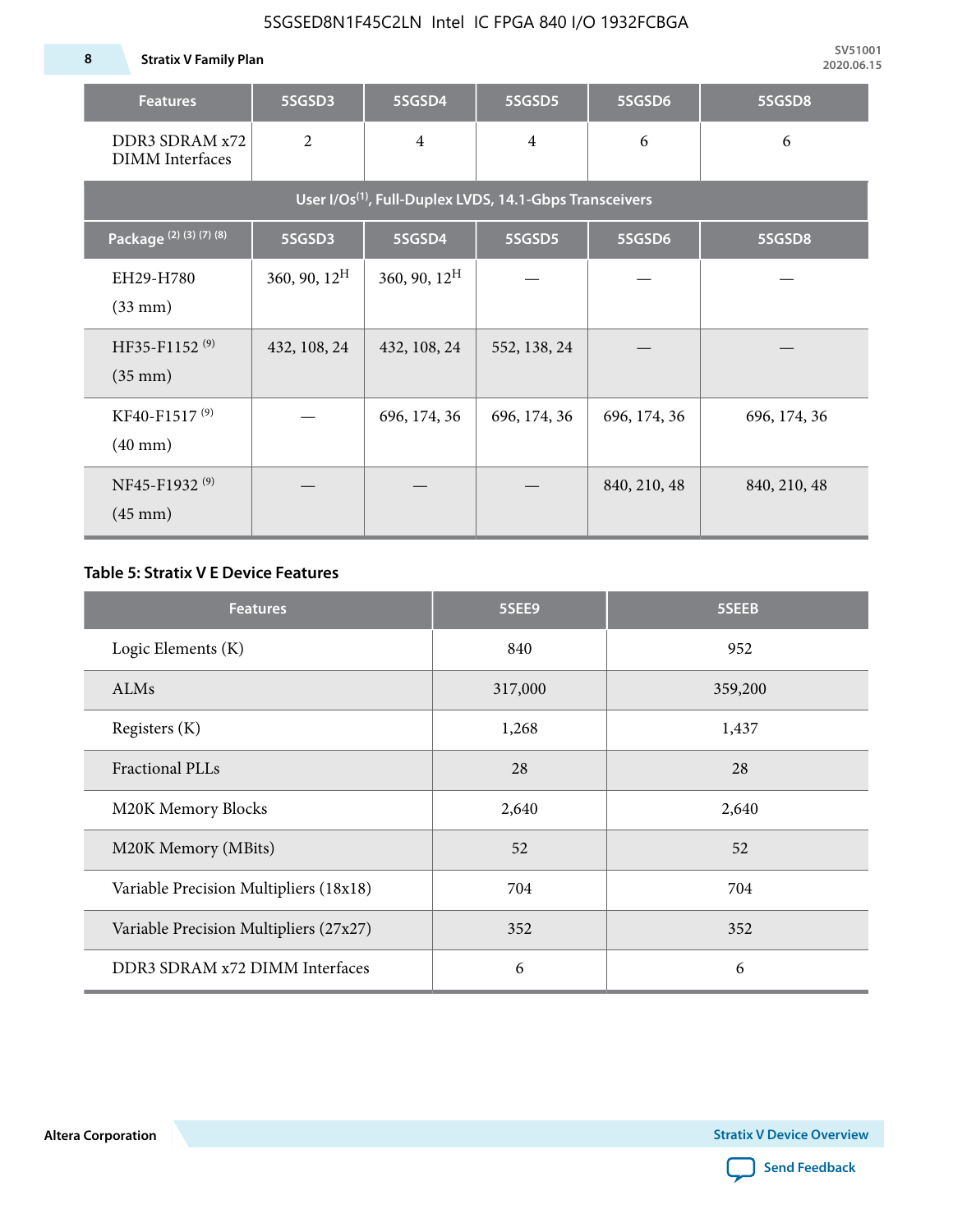| 2020.06.15 |                                                                     |                                             | 9<br><b>Stratix V Family Plan</b> |
|------------|---------------------------------------------------------------------|---------------------------------------------|-----------------------------------|
|            |                                                                     | User I/Os <sup>(1)</sup> , Full-Duplex LVDS |                                   |
|            | Package <sup>(2)</sup> <sup>(3)</sup> <sup>(7)</sup> <sup>(8)</sup> | 5SEE9                                       | 5SEEB                             |
|            | H40-H1517<br>$(45 \text{ mm})$                                      | 696, 174 <sup>H</sup>                       | 696, 174 <sup>H</sup>             |
|            | F45-F1932<br>$(45 \text{ mm})$                                      | 840, 210                                    | 840, 210                          |

### **Table 6: Device Migration List Across All Stratix V Device Variants**

|                             |               | Package                            |                |                                           |                                                           |                |               |                |                                    |               |                |
|-----------------------------|---------------|------------------------------------|----------------|-------------------------------------------|-----------------------------------------------------------|----------------|---------------|----------------|------------------------------------|---------------|----------------|
|                             | EH29-<br>H780 | HF35-<br>F1152 <sup>(</sup><br>10) | KF35-<br>F1152 | KF40-<br>F1517/<br>KH40-<br>H1517<br>(11) | NF40/<br><b>KF40-</b><br>F1517 <sup>(1</sup><br>$2)$ (13) | RF40-<br>F1517 | H40-<br>H1517 | RF43-<br>F1760 | NF45-<br>F1932 <sup>(</sup><br>11) | F45-<br>F1932 | RH43-<br>H1760 |
| <b>Stratix V GX devices</b> |               |                                    |                |                                           |                                                           |                |               |                |                                    |               |                |
| A3                          | Yes           | Yes                                | Yes            | Yes                                       |                                                           |                |               |                |                                    |               |                |
| A4                          |               | Yes                                | Yes            | Yes                                       |                                                           |                |               |                |                                    |               |                |
| A <sub>5</sub>              |               | Yes                                | Yes            | Yes                                       | Yes                                                       |                |               |                | Yes                                |               |                |
| A7                          |               | Yes                                | Yes            | Yes                                       | Yes                                                       |                |               |                | Yes                                |               |                |
| A <sub>9</sub>              |               |                                    |                | Yes                                       |                                                           |                |               |                | Yes                                |               |                |
| AB                          |               |                                    |                | Yes                                       |                                                           |                |               |                | Yes                                |               |                |
| B <sub>5</sub>              |               |                                    |                |                                           |                                                           | Yes            |               | Yes            |                                    |               |                |
| B <sub>6</sub>              |               |                                    |                |                                           |                                                           | Yes            |               | Yes            |                                    |               |                |
| <b>B9</b>                   |               |                                    |                |                                           |                                                           |                |               |                |                                    |               | Yes            |
| <b>BB</b>                   |               |                                    |                |                                           |                                                           |                |               |                |                                    |               | Yes            |

 $(10)$  All devices in this column are in the HF35 package and have twenty-four 14.1-Gbps transceivers.



<sup>(11)</sup> Different devices within this column have small differences in the overall package height. When multiple Stratix V devices with different package heights are placed on a single board, a single-piece heatsink may not cover the devices evenly. Refer to *AN 670: Thermal Solutions to Address Height Variation in Stratix V Packages*.

<sup>(12)</sup> The 5SGTC5/7 devices in the KF40 package have four 28.05-Gbps transceivers and thirty-two 12.5-Gbps transceivers. Other devices in this column are in the NF40 package and have forty-eight 14.1-Gbps transceivers.

<sup>(13)</sup> For more information, refer to *AN 644: Migration Between Stratix V GX and Stratix V GT Devices*.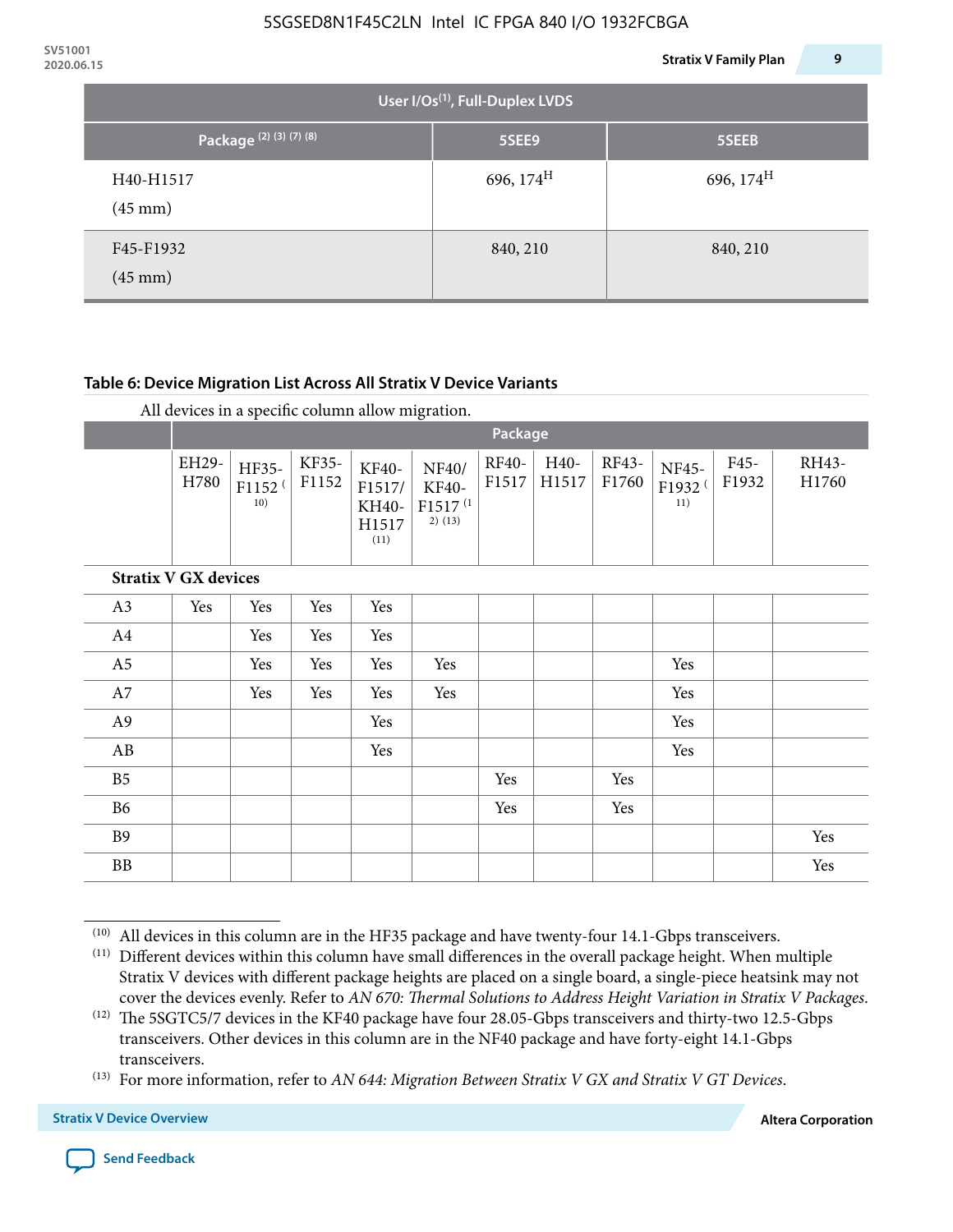#### **10 Low-Power Serial Transceivers**

**Package**

|                             |     |     |                                                                                                                                                                                                                                                   |     |  | $\sim$ |  |     |     |  |
|-----------------------------|-----|-----|---------------------------------------------------------------------------------------------------------------------------------------------------------------------------------------------------------------------------------------------------|-----|--|--------|--|-----|-----|--|
| <b>Stratix V GT devices</b> |     |     |                                                                                                                                                                                                                                                   |     |  |        |  |     |     |  |
| C <sub>5</sub>              |     |     |                                                                                                                                                                                                                                                   | Yes |  |        |  |     |     |  |
| $\operatorname{C7}$         |     |     |                                                                                                                                                                                                                                                   | Yes |  |        |  |     |     |  |
| <b>Stratix V GS devices</b> |     |     |                                                                                                                                                                                                                                                   |     |  |        |  |     |     |  |
| D <sub>3</sub>              | Yes | Yes |                                                                                                                                                                                                                                                   |     |  |        |  |     |     |  |
| D <sub>4</sub>              | Yes | Yes | Yes                                                                                                                                                                                                                                               |     |  |        |  |     |     |  |
| D <sub>5</sub>              |     | Yes | Yes                                                                                                                                                                                                                                               |     |  |        |  |     |     |  |
| D <sub>6</sub>              |     |     | Yes                                                                                                                                                                                                                                               |     |  |        |  | Yes |     |  |
| D <sub>8</sub>              |     |     | Yes                                                                                                                                                                                                                                               |     |  |        |  | Yes |     |  |
| <b>Stratix V E devices</b>  |     |     |                                                                                                                                                                                                                                                   |     |  |        |  |     |     |  |
| E9                          |     |     |                                                                                                                                                                                                                                                   |     |  | Yes    |  |     | Yes |  |
| ${\rm EB}$                  |     |     |                                                                                                                                                                                                                                                   |     |  | Yes    |  |     | Yes |  |
|                             |     |     | $\mathbf{M}$ , and $\mathbf{M}$ , $\mathbf{M}$ , $\mathbf{M}$ , $\mathbf{M}$ , $\mathbf{M}$ , $\mathbf{M}$ , $\mathbf{M}$ , $\mathbf{M}$ , $\mathbf{M}$ , $\mathbf{M}$ , $\mathbf{M}$ , $\mathbf{M}$ , $\mathbf{M}$ , $\mathbf{M}$ , $\mathbf{M}$ |     |  |        |  |     |     |  |

**Note:** To verify the pin migration compatibility, use the Pin Migration View window in the Quartus II software Pin Planner.

#### **Related Information**

• **[Altera Product Selector](http://www.altera.com/products/selector/psg-selector.html#)**

Provides the latest information about Altera products.

- **[For more information about verifying the pin migration compatibility, refer to the I/O](http://www.altera.com/literature/hb/qts/qts_qii52013.pdf) [Management chapter in volume 2 of the Quartus II Handbook.](http://www.altera.com/literature/hb/qts/qts_qii52013.pdf)**
- **[For full package details, refer to the Package information datasheet for Altera devices.](http://www.altera.com/support/devices/packaging/specifications/pkg-pin/spe-index.jsp)**
- **[AN 644: Migration Between Stratix V GX and Stratix V GT Devices](http://www.altera.com/literature/an/an644.pdf)**
- **[AN 670: Thermal Solutions to Address Height Variation in Stratix V Packages](http://www.altera.com/literature/an/an670.pdf)**

### **Low-Power Serial Transceivers**

Stratix V FPGAs deliver the industry's most flexible transceivers with the highest bandwidth from 600 Mbps to 28.05 Gbps, low bit error ratio (BER), and low power. Stratix V transceivers have many enhancements to improve flexibility and robustness. These enhancements include robust analog receiver clock and data recovery (CDR), advanced pre-emphasis, and equalization. In addition, each channel provides full featured embedded PCS hard IP to simplify the design, lower the power, and save valuable core resources.

Stratix V transceivers are compliant with a wide range of standard protocols and data rates and are equipped with a variety of signal conditioning features to support backplane, optical module, and chip-tochip applications.

Stratix V transceivers are located on the left and right sides of the device, as shown in the figure below. The transceivers are isolated from the rest of the chip to prevent core and I/O noise from coupling into the transceivers, thereby ensuring optimal signal integrity. The transceiver channels consist of the physical medium attachment (PMA), PCS, and high-speed clock networks. You can also configure unused transceiver PMA channels as additional transmitter PLLs.

**Altera Corporation Stratix V Device Overview**

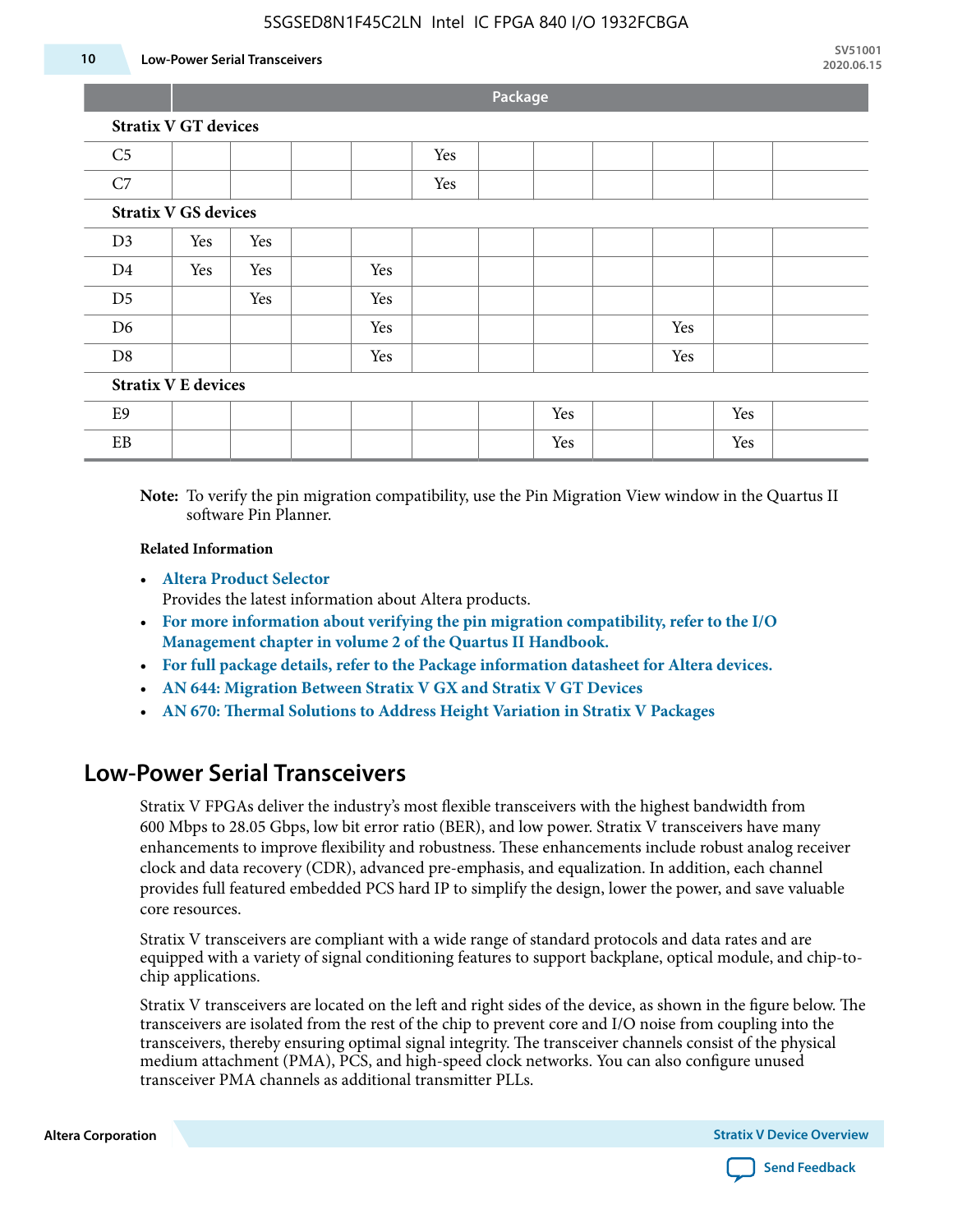#### **Figure 1: Stratix V GT, GX, and GS Device Chip View**

This figure represents one variant of a Stratix V device with transceivers. Other variants may have a different floorplan than the one shown here.



(1) You can use the unused transceiver channels as additional transceiver transmitter PLLs.

The following table lists the PMA features for the Stratix V transceivers.

#### **Table 7: Transceiver PMA Features**

| <b>Feature</b>        | <b>Capability</b>                                                                              |
|-----------------------|------------------------------------------------------------------------------------------------|
| Chip-to-chip support  | 28.05 Gbps and 12.5 Gbps (Stratix V GT devices) and<br>14.1 Gbps (Stratix V GX and GS devices) |
| Backplane support     | 12.5 Gbps (Stratix V GX, GS, and GT devices)                                                   |
| Cable driving support | PCIe cable and eSATA applications                                                              |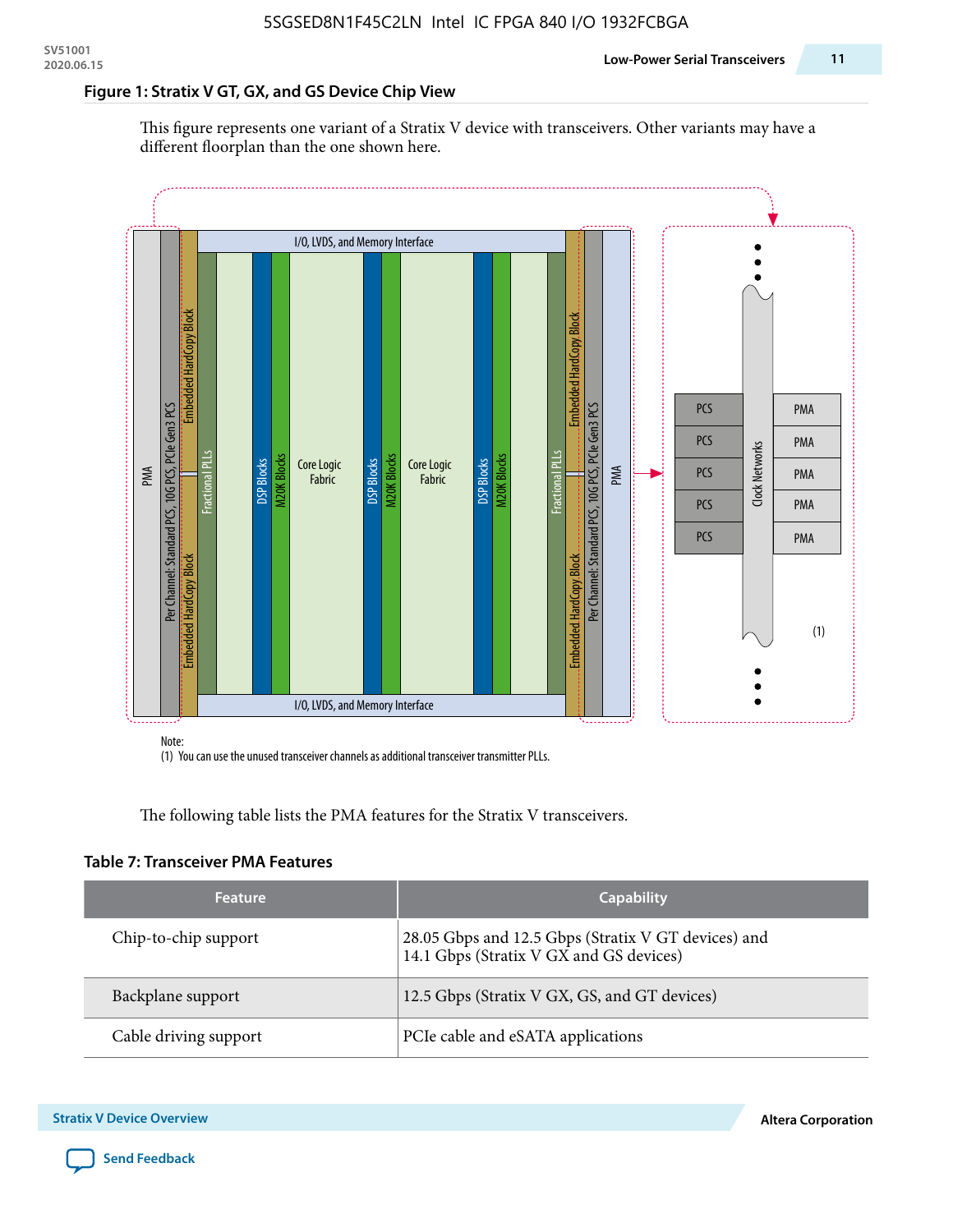**12 Low-Power Serial Transceivers**

| <b>Feature</b>                                      | <b>Capability</b>                                                                                                                                                         |
|-----------------------------------------------------|---------------------------------------------------------------------------------------------------------------------------------------------------------------------------|
| Optical module support with EDC                     | 10G Form-factor Pluggable (XFP), Small Form-factor Pluggable<br>(SFP+), Quad Small Form-factor Pluggable (QSFP), CXP, 100G<br>Pluggable (CFP), 100G Form-factor Pluggable |
| Continuous Time Linear Equalization<br>(CTLE)       | Receiver 4-stage linear equalization to support high-attenuation<br>channels                                                                                              |
| Decision Feedback Equalization (DFE)                | Receiver 5-tap digital equalizer to minimize losses and crosstalk                                                                                                         |
| Adaptive equalization (AEQ)                         | Adaptive engine to automatically adjust equalization to<br>compensate for changes over time                                                                               |
| PLL-based clock recovery                            | Superior jitter tolerance versus phase interpolation techniques                                                                                                           |
| Programmable deserialization and word<br>alignment  | Flexible deserialization width and configurable word alignment<br>patterns                                                                                                |
| Transmitter equalization (pre-emphasis)             | Transmitter driver 4-tap pre-emphasis and de-emphasis for<br>protocol compliance under lossy conditions                                                                   |
| Ring and LC oscillator transmitter PLLs             | Choice of transmitter PLLs per channel, optimized for specific<br>protocols and applications                                                                              |
| On-chip instrumentation (EyeQ data-<br>eye monitor) | Allows non-intrusive on-chip monitoring of both width and<br>height of the data eye                                                                                       |
| Dynamic reconfiguration                             | Allows reconfiguration of single channels without affecting<br>operation of other channels                                                                                |
| Protocol support                                    | Compliance with over 50 industry standard protocols in the<br>range of 600 Mbps to 28.05 Gbps                                                                             |

The Stratix V core logic connects to the PCS through an 8-, 10-, 16-, 20-, 32-, 40-, 64-, or 66-bit interface, depending on the transceiver data rate and protocol. Stratix V devices contain PCS hard IP to support PCIe Gen3, Gen2, Gen1, Interlaken, 10GE, XAUI, GbE, SRIO, CPRI, and GPON protocols. All other standard and proprietary protocols are supported through the transceiver PCS hard IP. The following table lists the transceiver PCS features.

#### **Table 8: Transceiver PCS Features**

| <b>Protocol</b> | Data Rates (Gbps)     | <b>Transmitter Data Path</b>                                                                  | <b>Receiver Data Path</b>                                                                                  |
|-----------------|-----------------------|-----------------------------------------------------------------------------------------------|------------------------------------------------------------------------------------------------------------|
| Custom PHY      | $0.6 \text{ to } 8.5$ | Phase compensation FIFO, byte<br>serializer, 8B/10B encoder,<br>bit-slip, and channel bonding | Word aligner, de-skew FIFO,<br>rate match FIFO, 8B/10B<br>decoder, byte deserializer, and<br>byte ordering |

**Altera Corporation** 

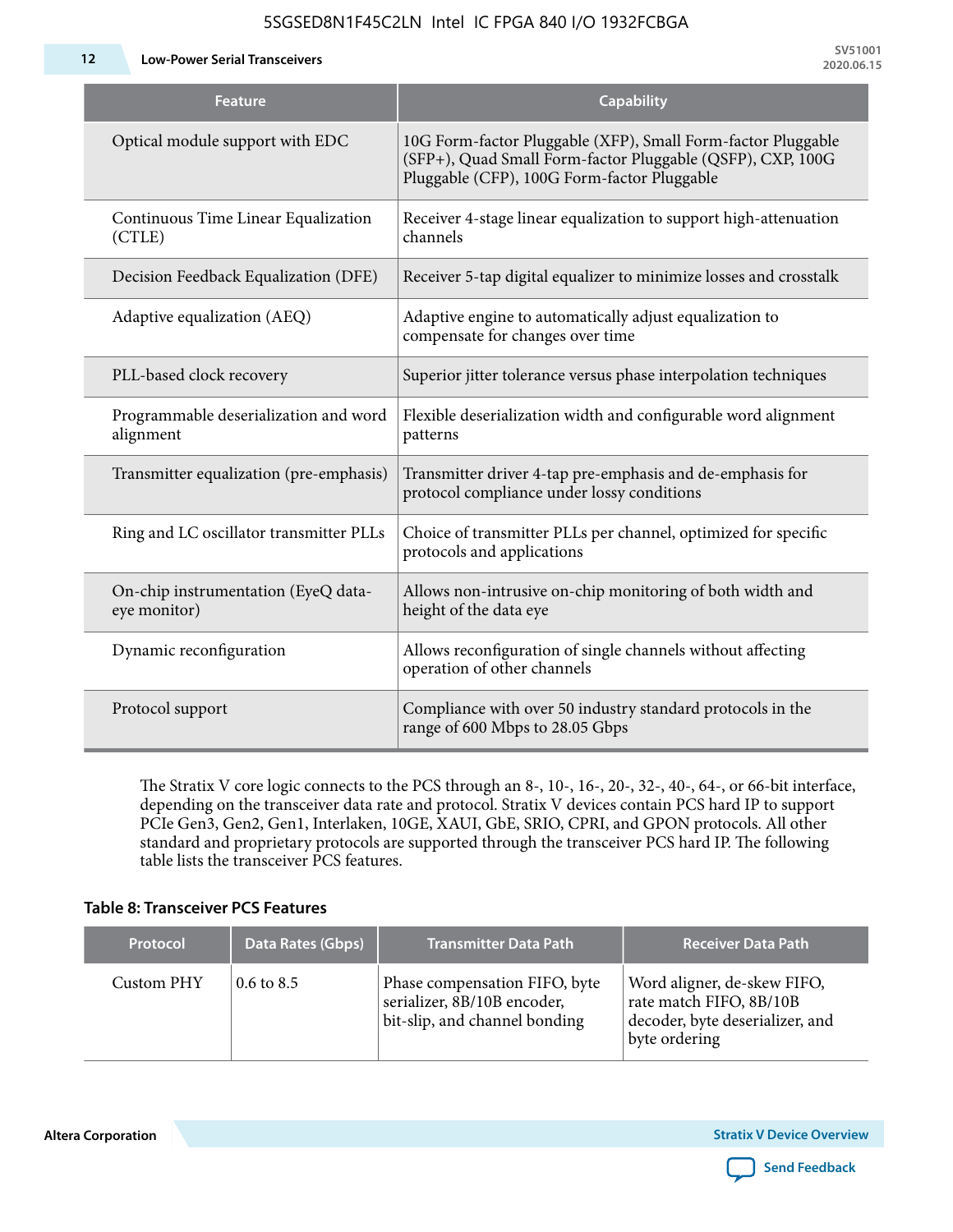**SV51001**

#### **2020.06.15 PCIe Gen3, Gen2, and Gen1 Hard IP (Embedded HardCopy Block) 13**

| Protocol                         | Data Rates (Gbps) | <b>Transmitter Data Path</b>                                                                   | <b>Receiver Data Path</b>                                                                                                               |  |
|----------------------------------|-------------------|------------------------------------------------------------------------------------------------|-----------------------------------------------------------------------------------------------------------------------------------------|--|
| Custom 10G<br><b>PHY</b>         | 9.98 to 14.1      | TX FIFO, gear box, and bit-slip                                                                | RX FIFO and gear box                                                                                                                    |  |
| x1, x4, x8 PCIe<br>Gen1 and Gen2 | 2.5 and 5.0       | Same as custom PHY plus PIPE<br>2.0 interface to core logic                                    | Same as custom PHY plus<br>PIPE 2.0 interface to core logic                                                                             |  |
| x1, x4, x8 PCIe<br>Gen3          | 8                 | Phase compensation FIFO,<br>encoder, scrambler, gear box, and<br>bit-slip                      | Block synchronization, rate<br>match FIFO, decoder,<br>de-scrambler, and phase<br>compensation FIFO                                     |  |
| 10G Ethernet                     | 10.3125           | TX FIFO, 64/66 encoder,<br>scrambler, and gear box                                             | RX FIFO, 64/66 decoder,<br>de-scrambler, block synchro-<br>nization, and gear box                                                       |  |
| Interlaken                       | 4.9 to 14.1       | TX FIFO, frame generator,<br>CRC-32 generator, scrambler,<br>disparity generator, and gear box | RX FIFO, frame generator,<br>CRC-32 checker, frame<br>decoder, descrambler,<br>disparity checker, block<br>synchronization, and gearbox |  |
| OTN 40 and<br>100                | $(4+1)$ x 11.3    | TX FIFO, channel bonding, and                                                                  | RX FIFO, lane deskew, and                                                                                                               |  |
|                                  | $(10+1)$ x 11.3   | byte serializer                                                                                | byte de-serializer                                                                                                                      |  |
| GbE                              | 1.25              | Same as custom PHY plus GbE<br>state machine                                                   | Same as custom PHY plus<br>GbE state machine                                                                                            |  |
| <b>XAUI</b>                      | 3.125 to 4.25     | Same as custom PHY plus XAUI<br>state machine for bonding four<br>channels                     | Same as custom PHY plus<br>XAUI state machine for re-<br>aligning four channels                                                         |  |
| <b>SRIO</b>                      | 1.25 to 6.25      | Same as custom PHY plus SRIO<br>V2.1 compliant x2 and x4 channel<br>bonding                    | Same as custom PHY plus<br>SRIO V2.1compliant x2 and<br>x4 deskew state machine                                                         |  |
| <b>CPRI</b>                      | 0.6144 to 9.83    | Same as custom PHY plus TX<br>deterministic latency                                            | Same as custom PHY plus RX<br>deterministic latency                                                                                     |  |
| <b>GPON</b>                      | 1.25, 2.5, and 10 | Same as custom PHY                                                                             | Same as custom PHY                                                                                                                      |  |

# **PCIe Gen3, Gen2, and Gen1 Hard IP (Embedded HardCopy Block)**

Stratix V devices have PCIe hard IP designed for performance, ease-of-use, and increased functionality. The PCIe hard IP consists of the PCS, data link, and transaction layers. The PCIe hard IP supports Gen3, Gen2, and Gen1 end point and root port up to x8 lane configurations.

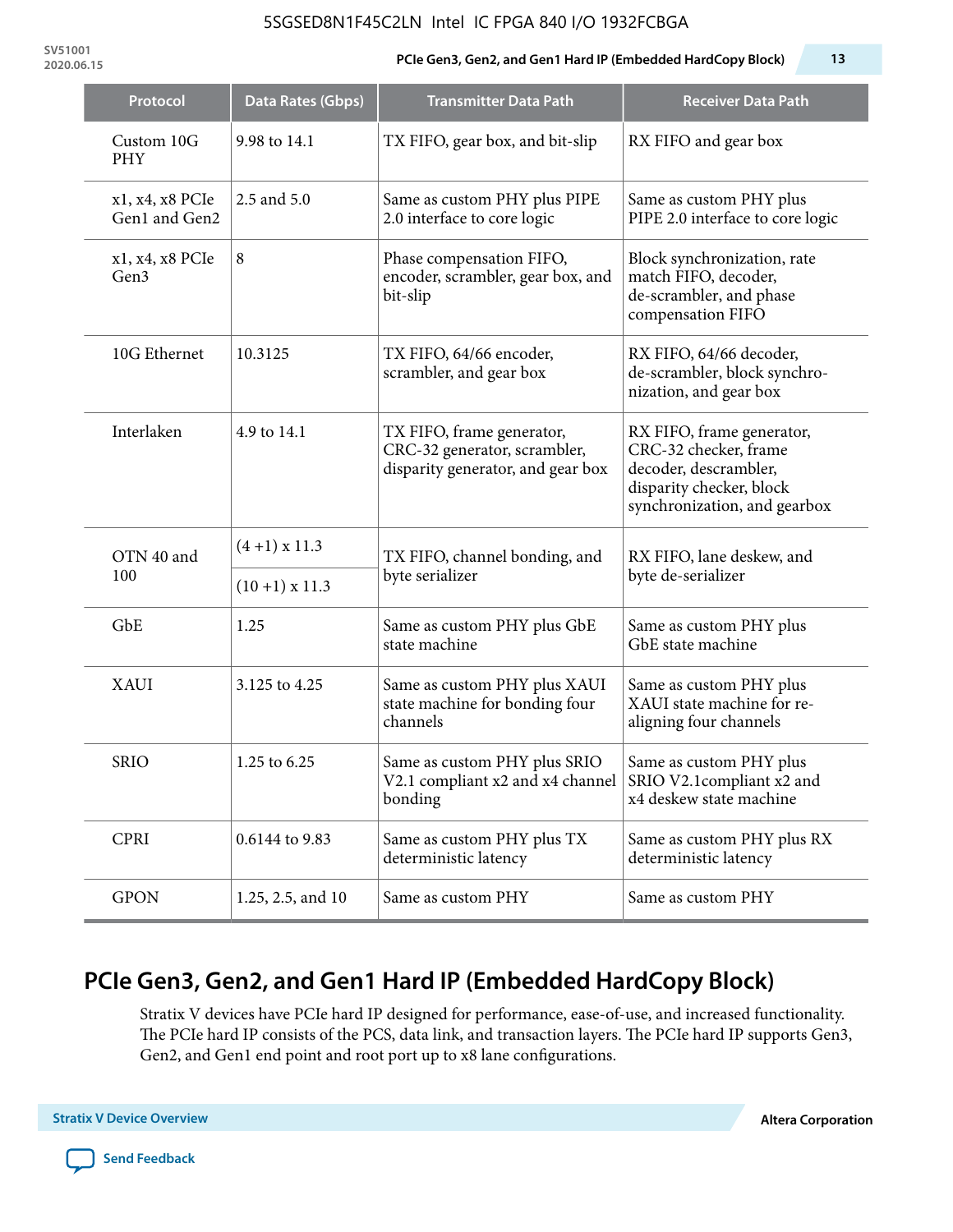#### **14 External Memory and GPIO**

The Stratix V PCIe hard IP operates independently from the core logic, which allows the PCIe link to wake up and complete link training in less than 100 ms while the Stratix V device completes loading the programming file for the rest of the FPGA. The PCIe hard IP also provides added functionality, which helps support emerging features such as Single Root I/O Virtualization (SR-IOV) or optional protocol extensions. In addition, the Stratix V device PCIe hard IP has improved end-to-end data path protection using ECC and enables device CvP.

In all Stratix V devices, the primary PCIe hard IP that supports CvP is always in the bottom left corner of the device (IOBANK\_B0L) when viewing the die from the top.

### **External Memory and GPIO**

Each Stratix V I/O block has a hard FIFO that improves the resynchronization margin as data is transferred from the external memory to the FPGA.

The hard FIFO also lowers PHY latency, resulting in higher random access performance. GPIOs include on-chip dynamic termination to reduce the number of external components and minimize reflections. On-package decoupling capacitors suppress noise on the power lines, which reduce noise coupling into the I/Os. Memory banks are isolated to prevent core noise from coupling to the output, thus reducing jitter and providing optimal signal integrity.

The external memory interface block uses advanced calibration algorithms to compensate for process, voltage and temperature (PVT) variations in the FPGA and external memory components. The advanced algorithms ensure maximum bandwidth and a robust timing margin across all conditions. Stratix V devices deliver a complete memory solution with the High Performance Memory Controller II (HPMC II) and UniPHY MegaCore® IP that simplifies a design for today's advanced memory modules. The following table lists external memory interface block performance.

| Interface         | Performance (MHz) |
|-------------------|-------------------|
| DDR3              | 933               |
| DDR <sub>2</sub>  | 400               |
| QDR II            | 350               |
| $QDR II+$         | 550               |
| <b>RLDRAM II</b>  | 533               |
| <b>RLDRAM III</b> | 800               |

#### **Table 9: External Memory Interface Performance**

The specifications listed in this table are performance targets. For a current achievable performance, use the *External Memory Interface Spec Estimator*.

#### **Related Information**

**[External Memory Interface Spec Estimator](http://www.altera.com/technology/memory/estimator/mem-emif-index.html)**

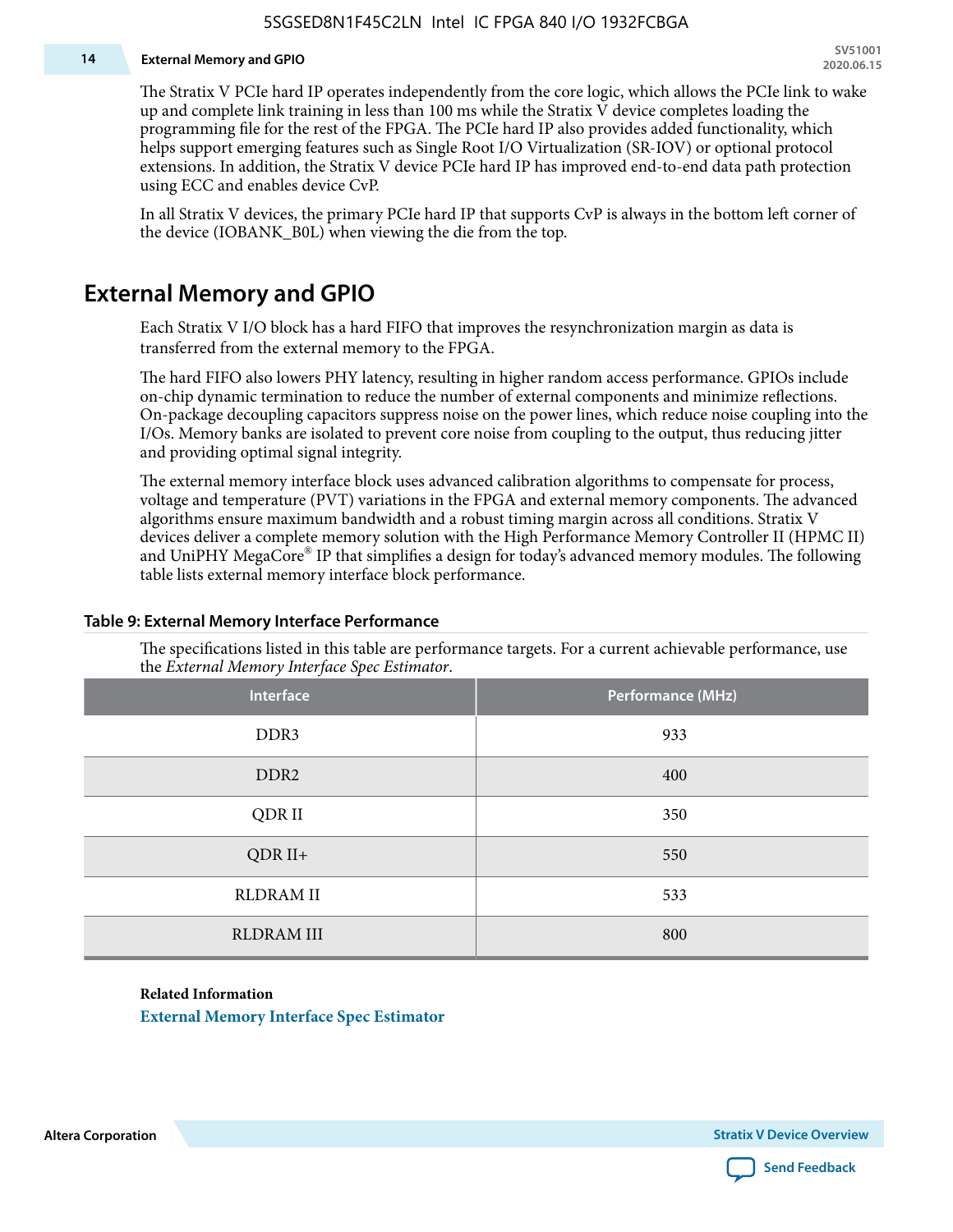## **Adaptive Logic Module**

Stratix V devices use an improved ALM to implement logic functions more efficiently. The Stratix V ALM has eight inputs with a fracturable look-up table (LUT), two dedicated embedded adders, and four dedicated registers.

The Stratix V ALM has the following enhancements:

- Packs 6% more logic when compared with the ALM found in Stratix IV devices.
- Implements select 7-input LUT-based functions, all 6-input logic functions, and two independent functions consisting of smaller LUT sizes (such as two independent 4-input LUTs) to optimize core usage.
- Adds more registers (four registers per 8-input fracturable LUT). More registers allow Stratix V devices to maximize core performance at a higher core logic usage and provides easier timing closure for register-rich and heavily pipelined designs.

The Quartus II software leverages the Stratix V ALM logic structure to deliver the highest performance, optimal logic usage, and lowest compile times. The Quartus II software simplifies design re-use because it automatically maps legacy Stratix designs into the new Stratix V ALM architecture.

# **Clocking**

The Stratix V device core clock network is designed to support 800-MHz fabric operations and 1,066-MHz and 1,600-Mbps external memory interfaces.

The clock network architecture is based on Altera's proven global, quadrant, and peripheral clock structure, which is supported by dedicated clock input pins and fractional clock synthesis PLLs. The Quartus II software identifies all unused sections of the clock network and powers them down, which reduces power consumption.

# **Fractional PLL**

Stratix V devices contain up to 32 fractional PLLs.

You can use the fractional PLLs to reduce both the number of oscillators required on the board and the clock pins used in the FPGA by synthesizing multiple clock frequencies from a single reference clock source. In addition, you can use the fractional PLLs for clock network delay compensation, zero delay buffering, and transmitter clocking for transceivers. Fractional PLLs can be individually configured for integer mode or fractional mode with third-order delta-sigma modulation.

### **Embedded Memory**

Stratix V devices contain two types of embedded memory blocks: MLAB (640-bit) and M20K (20-Kbit). MLAB blocks are ideal for wide and shallow memories. M20K blocks are useful for supporting larger memory configurations and include ECC.

Both types of memory blocks operate up to 600 MHz and can be configured to be a single- or dual-port RAM, FIFO, ROM, or shift register. These memory blocks are flexible and support a number of memory configurations, as shown in the following table.

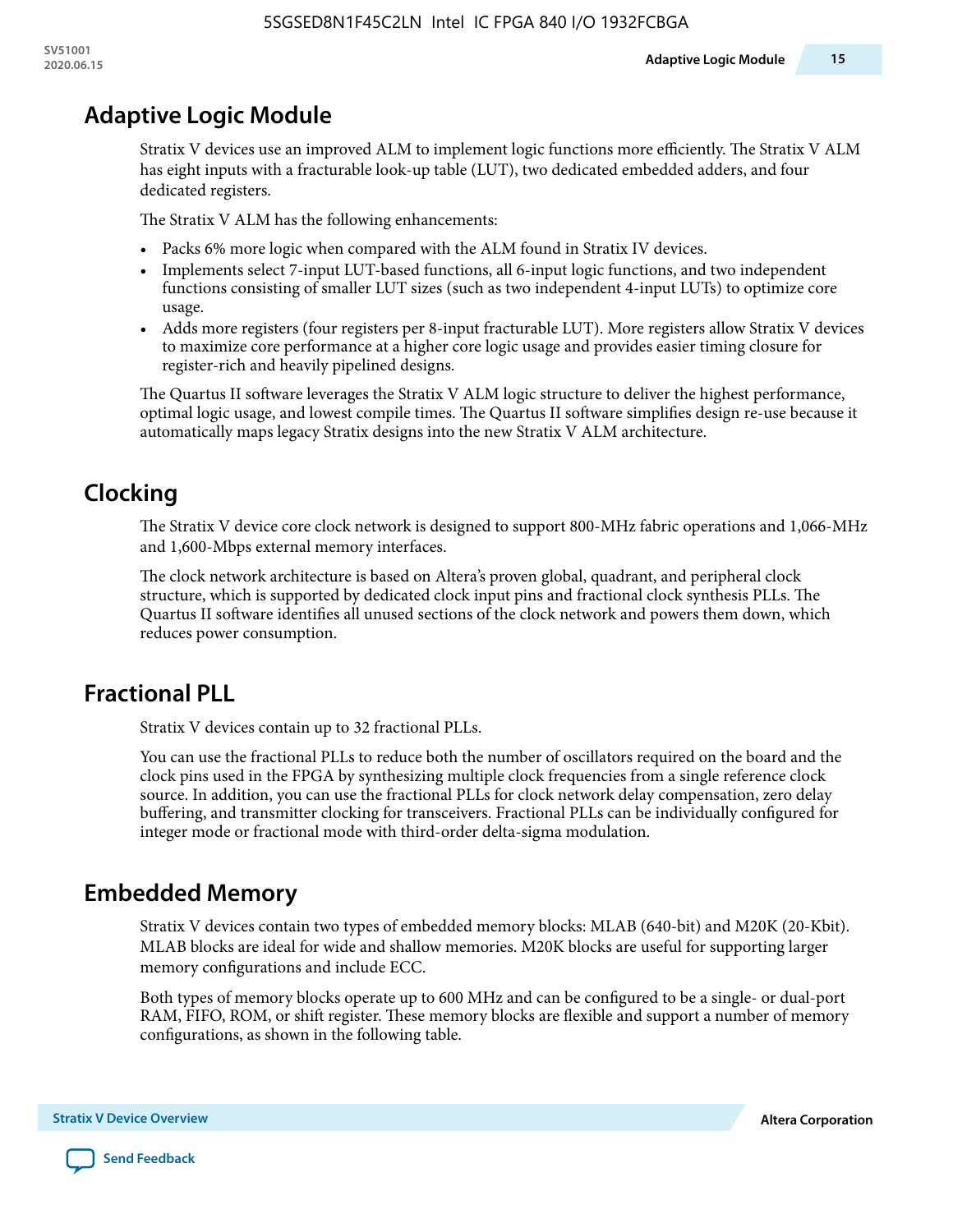#### **16 Variable Precision DSP Block**

**SV51001 2020.06.15**

#### **Table 10: Embedded Memory Block Configuration**

| MLAB (640 Bits) | M20K (20,480 Bits) |
|-----------------|--------------------|
|                 | 512x40             |
|                 | 1Kx20              |
| 32x20           | 2Kx10              |
| 64x10           | 4Kx5               |
|                 | 8Kx2               |
|                 | 16Kx1              |

The Quartus II software simplifies design re-use by automatically mapping memory blocks from legacy Stratix devices into the Stratix V memory architecture.

### **Variable Precision DSP Block**

Stratix V FPGAs feature the industry's first variable precision DSP block that you can configure to natively support signal processing with precision ranging from 9x9 to 36x36.

You can independently configure each DSP block at compile time as either a dual 18x18 multiply accumulate or a single 27x27 multiply accumulate. With a dedicated 64-bit cascade bus, you can cascade multiple variable precision DSP blocks to implement even higher precision DSP functions efficiently. The following table describes how variable precision is accommodated within a DSP block or by using multiple blocks.

| <b>Multiplier Size</b><br>(bits) | <b>DSP Block Resources</b>          | <b>Expected Usage</b>                                      |  |  |
|----------------------------------|-------------------------------------|------------------------------------------------------------|--|--|
| 9x9                              | 1/3 of variable precision DSP block | Low precision fixed point                                  |  |  |
| 18x18                            | 1/2 of variable precision DSP block | Medium precision fixed point                               |  |  |
| 27x27                            | 1 variable precision DSP block      | High precision fixed or single precision<br>floating point |  |  |
| 36x36                            | 2 variable precision DSP blocks     | Very high precision fixed point                            |  |  |

#### **Table 11: Variable Precision DSP Block Configurations**

Complex multiplication is common in DSP algorithms. One of the most popular applications of complex multipliers is the fast Fourier transform (FFT) algorithm, which increases precision requirements on only one side of the multiplier. The variable precision DSP block is designed to support the FFT algorithm with a proportional increase in DSP resources with precision growth. The following table lists complex multipli‐ cation with variable precision DSP blocks.

**Altera Corporation** 

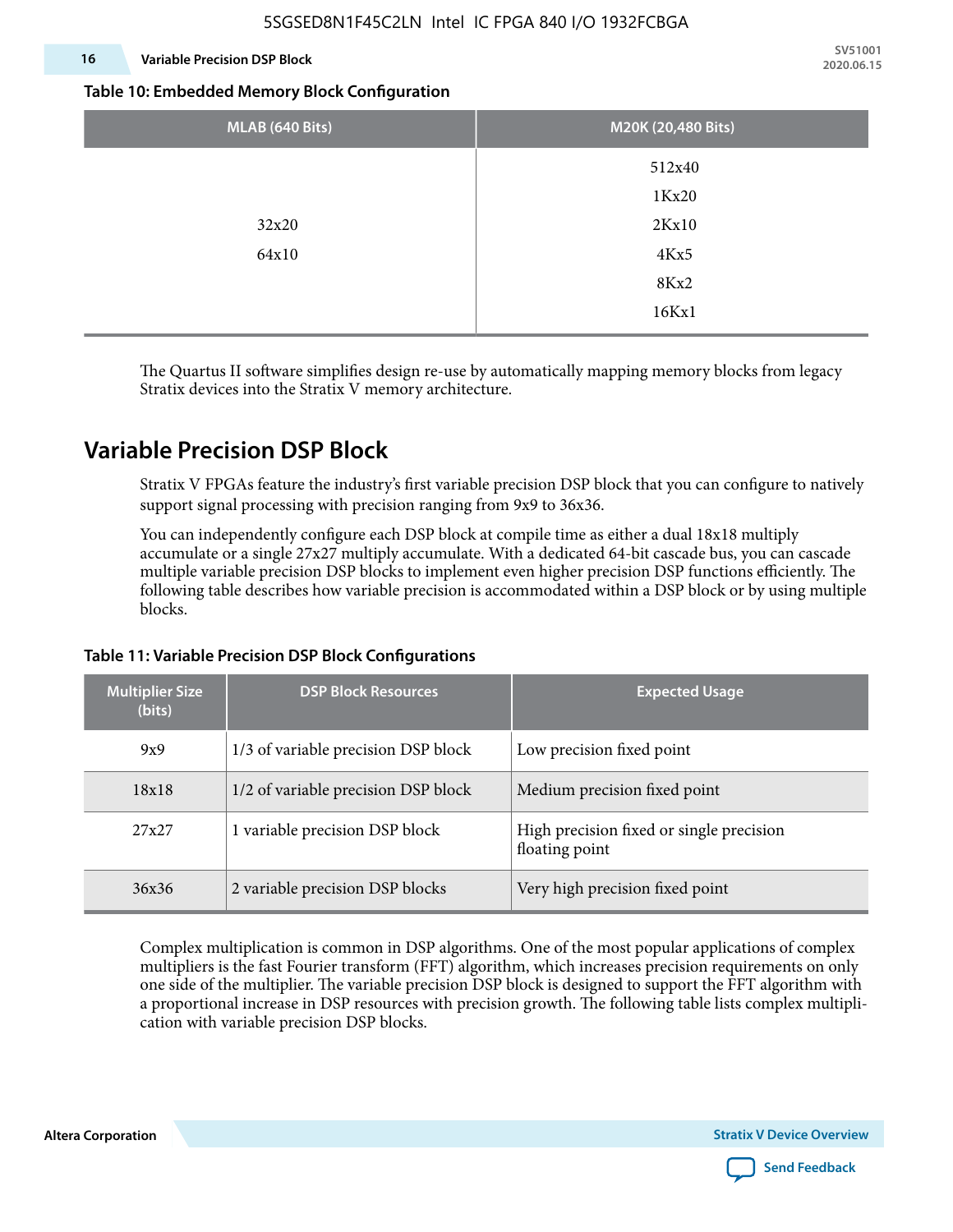| <b>Multiplier Size</b><br>(bits) | <b>DSP Block Resources</b>      | <b>Expected Usage</b>                     |
|----------------------------------|---------------------------------|-------------------------------------------|
| 18x18                            | 2 variable precision DSP blocks | Resource optimized FFTs                   |
| 18x25                            | 3 variable precision DSP blocks | Accommodate bit growth through FFT stages |
| 18x36                            | 4 variable precision DSP blocks | Highest precision FFT stages              |
| 27x27                            | 4 variable precision DSP blocks | Single precision floating point           |

#### **Table 12: Complex Multiplication with Variable Precision DSP Blocks**

For FFT applications with high dynamic range requirements, only the Altera $^\circ$  FFT MegaCore offers an option of single precision floating point implementation, with the resource usage and performance similar to high-precision fixed point implementations.

Other new features include:

- 64-bit accumulator, the largest in the industry
- Hard pre-adder, available in both 18- and 27-bit modes
- Cascaded output adders for efficient systolic FIR filters
- Internal coefficient register banks
- Enhanced independent multiplier operation
- Efficient support for single- and double-precision floating point arithmetic
- Ability to infer all the DSP block modes through HDL code using the Altera Complete Design Suite

The variable precision DSP block is ideal for higher bit precision in high-performance DSP applications. At the same time, the variable precision DSP block can efficiently support the many existing 18-bit DSP applications, such as high definition video processing and remote radio heads. Stratix V FPGAs, with the variable precision DSP block architecture, are the only FPGA family that can efficiently support many different precision levels, up to and including floating point implementations. This flexibility results in increased system performance, reduced power consumption, and reduced architecture constraints for system algorithm designers.

### **Power Management**

Stratix V devices leverage FPGA architectural features and process technology advancements to reduce total power consumption by up to 30% when compared with Stratix IV devices at the same performance level.

Stratix V devices continue to provide programmable power technology, introduced in earlier generations of Stratix FPGA families. The Quartus II software PowerPlay feature identifies critical timing paths in a design and biases core logic in that path for high performance. PowerPlay also identifies non-critical timing paths and biases core logic in that path for low power instead of high performance. PowerPlay automatically biases core logic to meet performance and optimize power consumption.

Additionally, Stratix V devices have a number of hard IP blocks that reduce logic resources and deliver substantial power savings when compared with soft implementations. The list includes PCIe Gen1/Gen2/ Gen3, Interlaken PCS, hard I/O FIFOs, and transceivers. Hard IP blocks consume up to 50% less power than equivalent soft implementations.

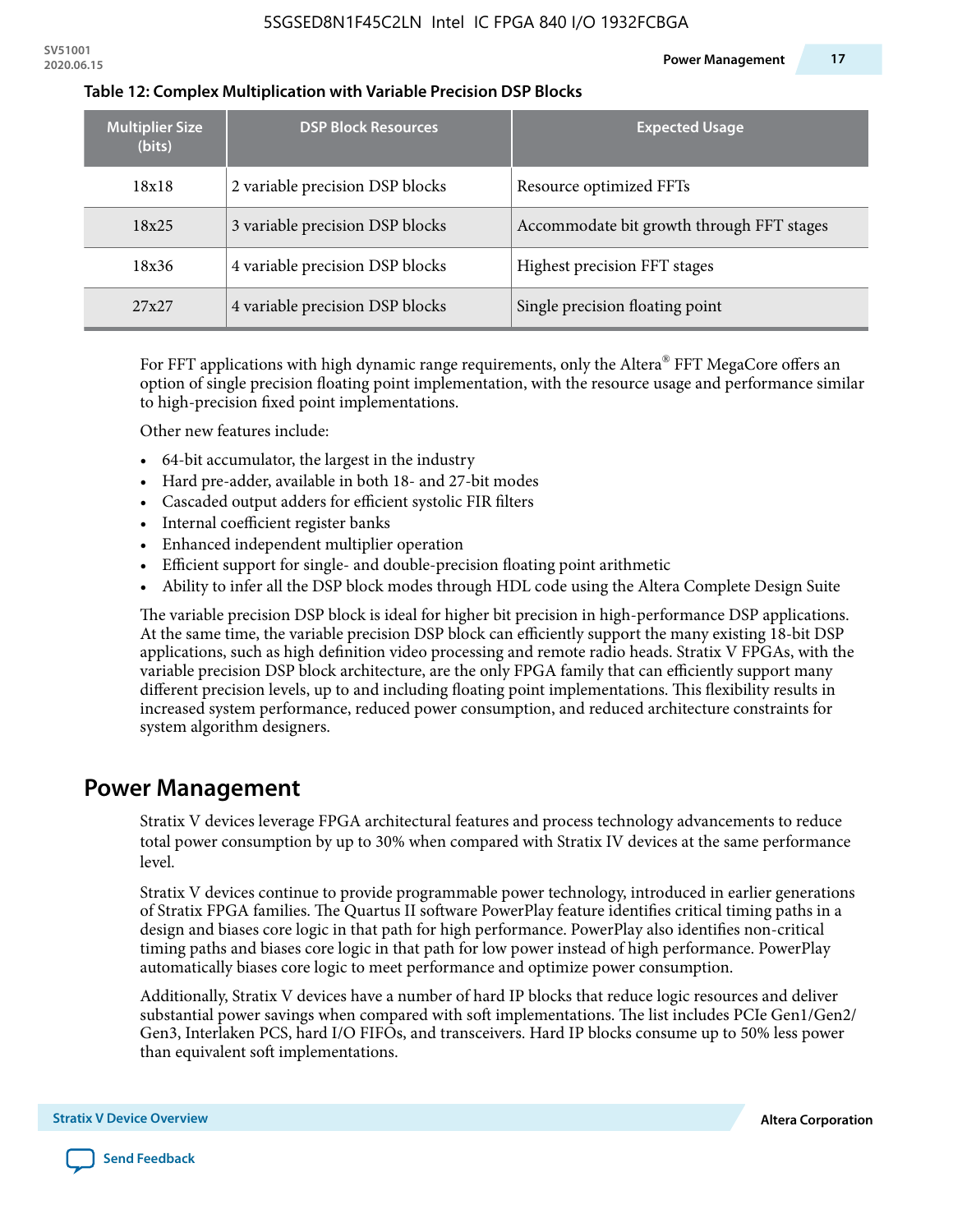#### **18 Incremental Compilation**

Stratix V transceivers are designed for power efficiency. The transceiver channels consume 50% less power than Stratix IV FPGAs. The transceiver PMA consumes approximately 90 mW at 6.5 Gbps and 170 mW at 12.5 Gbps.

### **Incremental Compilation**

The Quartus II software incremental compilation feature reduces compilation time by up to 70% and preserves performance to ease timing closure.

Incremental compilation supports top-down, bottom-up, and team-based design flows. Incremental compilation facilitates modular hierarchical and team-based design flows where a team of designers work in parallel on a design. Different designers or IP providers can develop and optimize different blocks of the design independently, which you can then import into the top-level project.

## **Enhanced Configuration and CvP**

Stratix V device configuration is enhanced for ease-of-use, speed, and cost.

Stratix V devices support a new 4-bit bus active serial mode (ASx4). ASx4 supports up to a 400Mbps data rate using small low-cost quad interface Flash devices. ASx4 mode is easy to use and offers an ideal balance between cost and speed. Finally, the fast passive parallel (FPP) interface is enhanced to support 8-, 16-, and 32-bit data widths to meet a wide range of performance and cost goals.

You can configure Stratix V FPGAs using CvP with PCIe. CvP with PCIe divides the configuration process into two parts: the PCIe hard IP and periphery and the core logic fabric. CvP uses a much smaller amount of external memory (flash or ROM) because CvP has to store only the configuration file for the PCIe hard IP and periphery. The 100-ms power-up to active time (for PCIe) is much easier to achieve when only the PCIe hard IP and periphery are loaded. After the PCIe hard IP and periphery are loaded and the root port is booted up, application software running on the root port can send the configuration file for the FPGA fabric across the PCIe link where the file is loaded into the FPGA. The FPGA is then fully configured and functional.

The following table lists the configuration modes available for Stratix V devices.

| <b>Mode</b>                           | <b>Fast or</b><br><b>Slow POR</b> | Compres-<br>sion | <b>Encryption</b> | Remote<br><b>Update</b> | Data Width | <b>Max Clock</b><br>Rate (MHz) | <b>Max Data Rate</b><br>(Mbps) |
|---------------------------------------|-----------------------------------|------------------|-------------------|-------------------------|------------|--------------------------------|--------------------------------|
| <b>Active Serial</b><br>(AS)          | Yes                               | Yes              | Yes               | Yes                     | 1, 4       | 100                            | 400                            |
| Passive Serial<br>(PS)                | Yes                               | Yes              | Yes               |                         | 1          | 125                            | 125                            |
| <b>Fast Passive</b><br>Parallel (FPP) | Yes                               | Yes              | Yes               | $Yes$ $(14)$            | 8, 16, 32  | $125^{(15)}$                   | 3,000                          |

#### **Table 13: Configuration Modes for Stratix V Devices**

**Altera Corporation Stratix V Device Overview**



<sup>(14)</sup> Remote update support with the Parallel Flash Loader.

<sup>&</sup>lt;sup>(15)</sup> The maximum clock rate is 125 MHz for x8 and x16 FPP, but only 100 MHz for x32 FPP.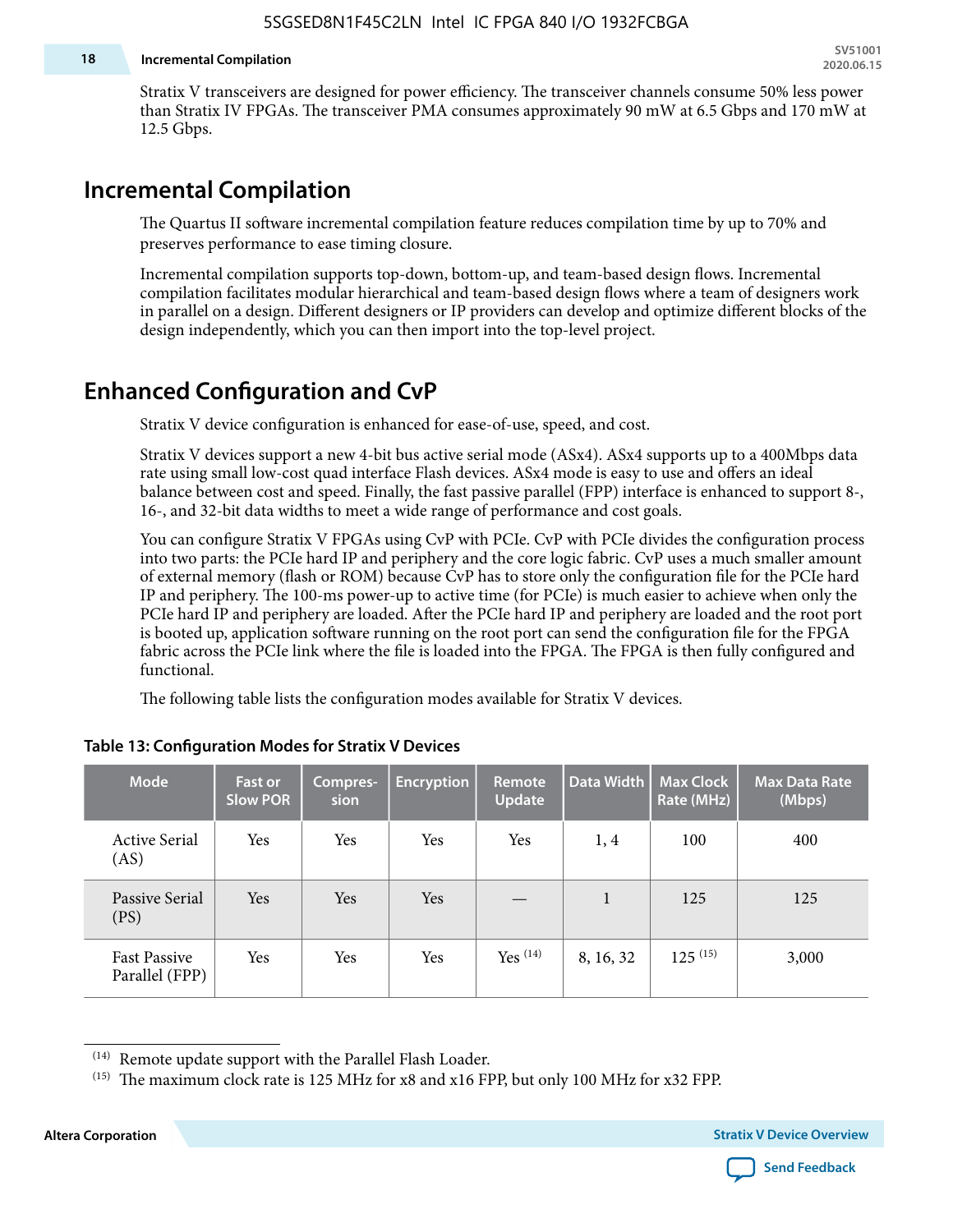| <b>Mode</b>                     | <b>Fast or</b><br><b>Slow POR</b> | Compres-<br>sion | <b>Encryption</b> | <b>Remote</b><br><b>Update</b> | Data Width | <b>Max Clock</b><br>Rate (MHz) | <b>Max Data Rate</b><br>(Mbps) |
|---------------------------------|-----------------------------------|------------------|-------------------|--------------------------------|------------|--------------------------------|--------------------------------|
| CvP                             |                                   |                  | Yes               | Yes                            | 1, 2, 4, 8 |                                | 3,000                          |
| Partial<br>Reconfigura-<br>tion |                                   |                  | Yes               | Yes                            | 16         | 125                            | 2,000                          |
| <b>JTAG</b>                     |                                   |                  |                   |                                |            | 33                             | 33                             |

### **Partial Reconfiguration**

Partial reconfiguration allows you to reconfigure part of the FPGA while other sections continue to operate.

This capability is required in systems where uptime is critical because partial reconfiguration allows you to make updates or adjust functionality without disrupting services. While lowering power and cost, partial reconfiguration also increases the effective logic density by removing the necessity to place FPGA functions that do not operate simultaneously. Instead, you can store these functions in external memory and load them as required. This capability reduces the size of the FPGA by allowing multiple applications on a single FPGA, saving board space and reducing power.

You no longer need to know all the details of the FPGA architecture to perform partial reconfiguration. Altera simplifies the process by extending the power of incremental compilation used in earlier versions of the Quartus II software.

Partial reconfiguration is supported in the following configurations:

- Partial reconfiguration through the FPP x16 I/O interface
- CvP
- Soft internal core, such as the Nios® II processor.

# **Automatic Single Event Upset Error Detection and Correction**

Stratix V devices offer single event upset (SEU) error detection and correction circuitry that is robust and easy to use.

The correction circuitry includes protection for configuration RAM (CRAM) programming bits and user memories. The CRAM is protected by a continuously running cyclical redundancy check (CRC) error detection circuit with integrated ECC that automatically corrects one or double-adjacent bit errors and detects higher order multi-bit errors. When more than two errors occur, correction is available through a core programming file reload that refreshes a design while the FPGA is operating.

The physical layout of the FPGA is optimized to make the majority of multi-bit upsets appear as independent single- or double-adjacent bit errors, which are automatically corrected by the integrated CRAM ECC circuitry. In addition to the CRAM protection in Stratix V devices, user memories include integrated ECC circuitry and are layout-optimized to enable error detection of 3-bit errors and correction for 2-bit errors.

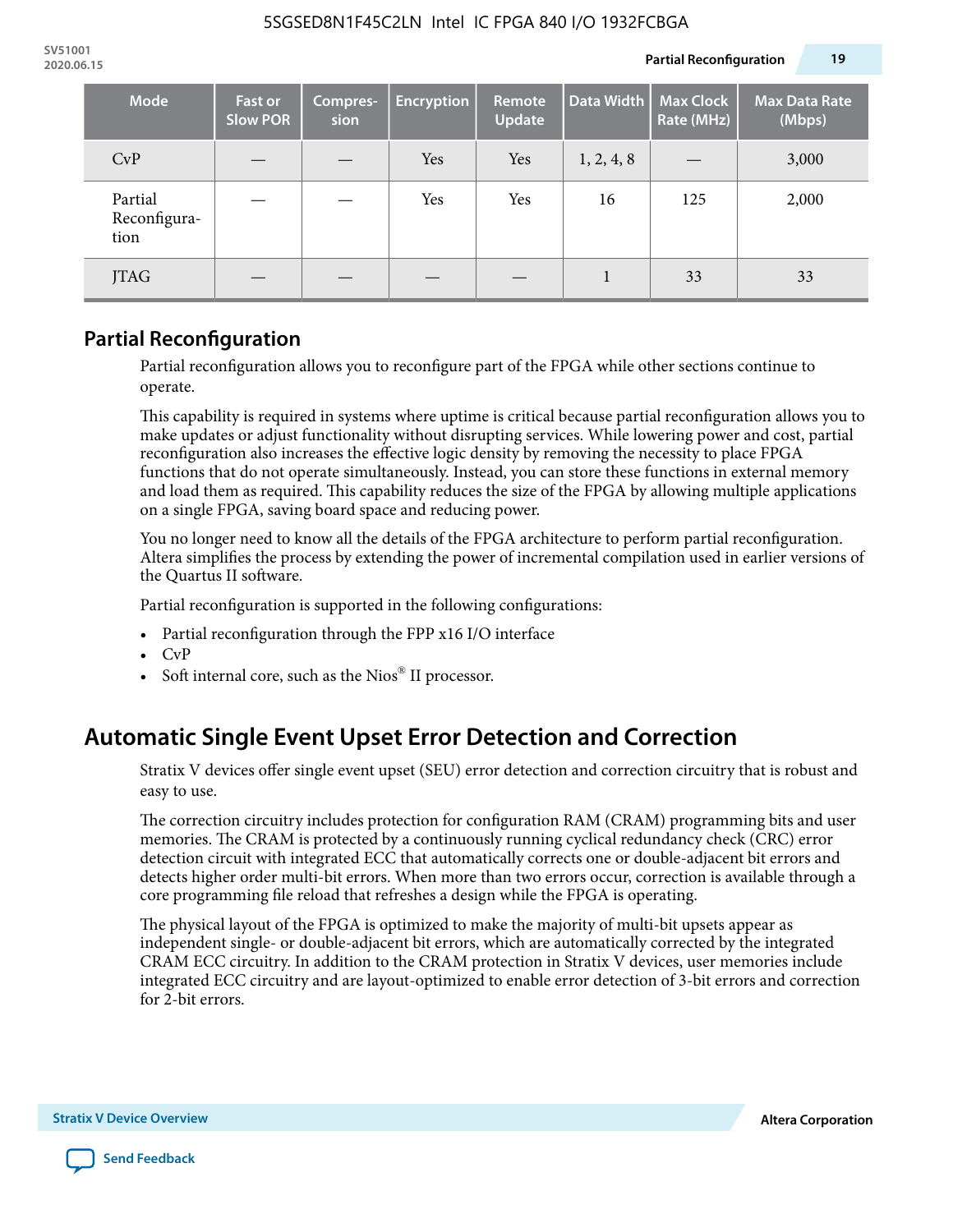## **HardCopy V Devices**

HardCopy V ASICs offer the lowest risk and lowest total cost in ASIC designs with embedded high-speed transceivers. You can prototype and debug with Stratix V FPGAs, then use HardCopy V ASICs for volume production. The proven turnkey process creates a functionally equivalent HardCopy V ASIC with or without embedded transceivers to meet all timing constraints in as little as 12 weeks.

The powerful combination of Stratix V FPGAs and HardCopy V ASICs can help you meet your design requirements. Whether you plan for ASIC production and require the lowest-risk, lowest-cost path from specification to production or require a cost reduction path for your FPGA-based systems, Altera provides the optimal solution for power, performance, and device bandwidth.

# **Ordering Information**

This section describes ordering information for Stratix V GT, GX, GS, and E devices.

The following figure shows the ordering codes for Stratix V devices.

**Altera Corporation** 

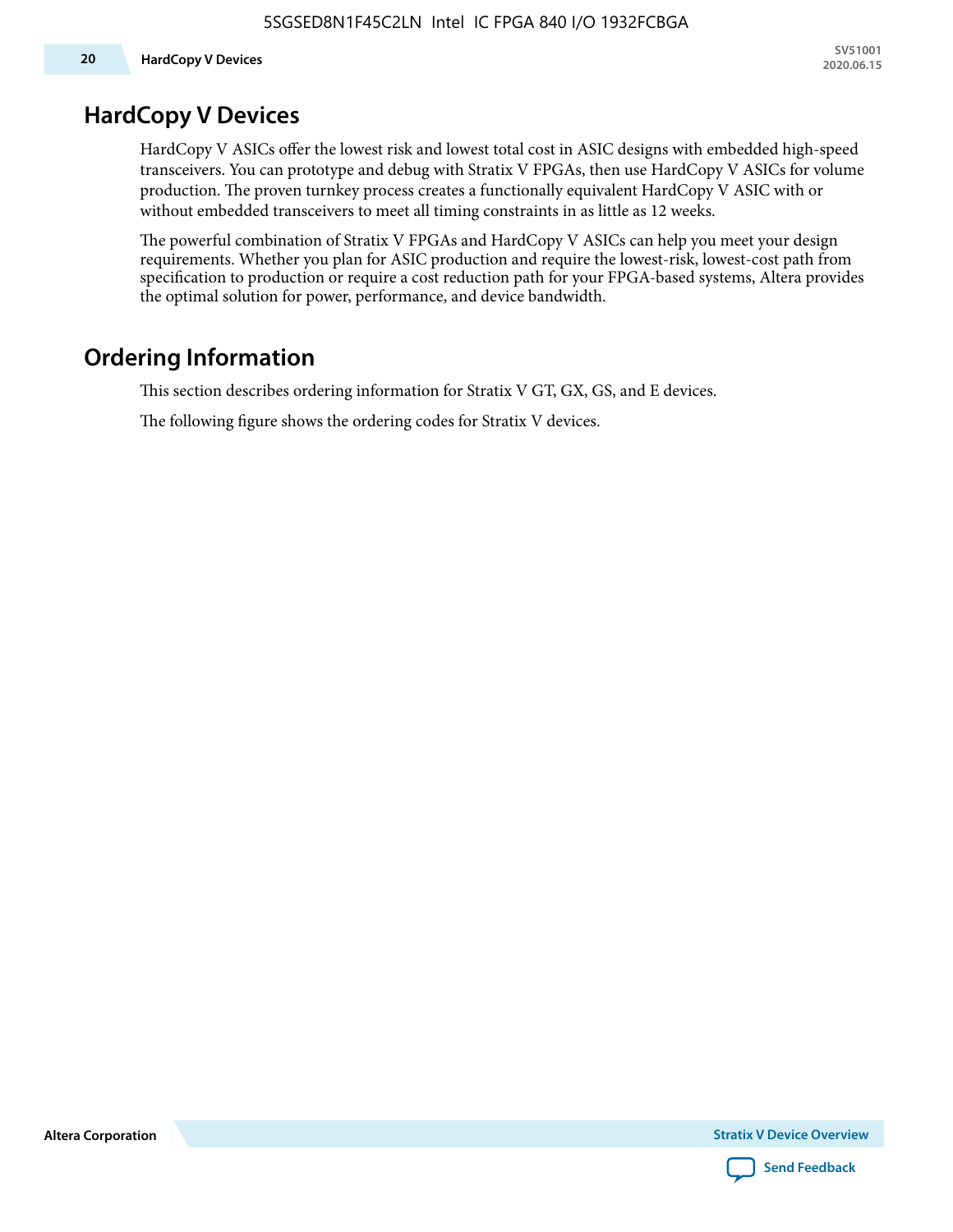#### **Figure 2: Ordering Information for Stratix V Devices**



(1) Stratix V mainstream "M" devices have exactly one instantiation of PCI Express hard IP. Extended "E" devices have either two or four instantiations of PCI Express hard IP, depending on the device and package combination. For non-transceiver Stratix V devices, this character does not appear in the part number.

(2) You can select one or two of these options, or you can ignore these options.

(3) YY parts can support transceiver operations up to 10.3125 Gbps.

(4) Contact Intel for availability.

# **Document Revision History**

| <b>Document</b><br><b>Version</b> | <b>Changes</b>                                                                                                                                            |
|-----------------------------------|-----------------------------------------------------------------------------------------------------------------------------------------------------------|
| 2020.06.15                        | Updated Figure: Ordering Information for Stratix V Devices:<br>• Added the RoHS ordering information.<br>• Removed "ES" from the list of optional suffix. |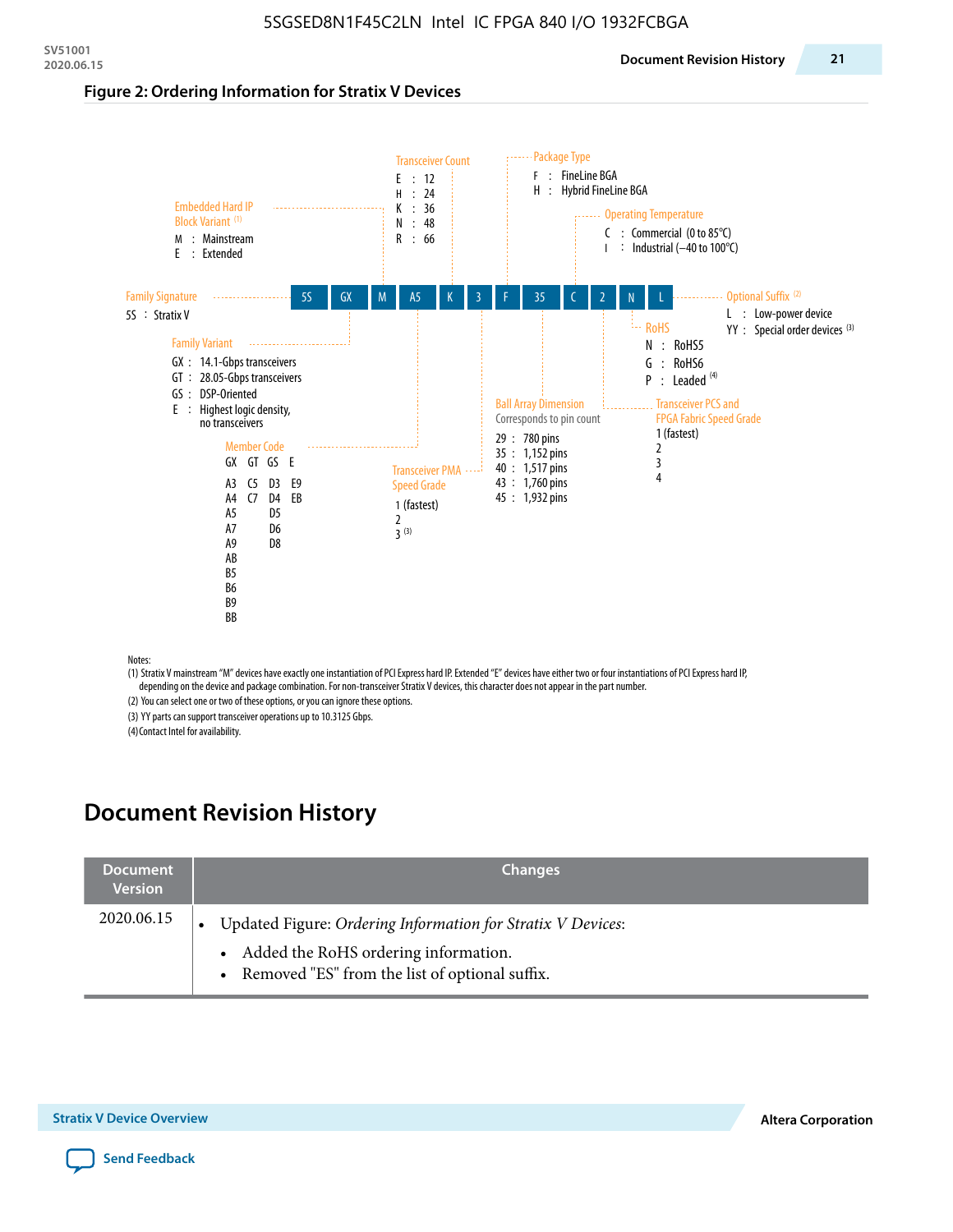**SV51001 2020.06.15**

### **Table 14: Document Revision History**

| <b>Date</b>   | <b>Version</b> | <b>Changes Made</b>                                                                                                                                                                                                                                                                                                                                                                                                                                                                                                                                                                             |
|---------------|----------------|-------------------------------------------------------------------------------------------------------------------------------------------------------------------------------------------------------------------------------------------------------------------------------------------------------------------------------------------------------------------------------------------------------------------------------------------------------------------------------------------------------------------------------------------------------------------------------------------------|
| October 2015  | 2015.10.01     | Changed heading in the "Ordering Information for Stratix V<br>Devices" figure to "Embedded Hard IP Block Variant".                                                                                                                                                                                                                                                                                                                                                                                                                                                                              |
| January 2015  | 2015.01.15     | Added ALM counts and device package sizes to the four<br>$\bullet$<br>device family features tables.<br>In the "Stratix V GX Device Features" table, changed the<br>$\bullet$<br>number of DDR3 SDRAM x72 DIMM Interfaces for the<br>5SGXA3 and 5SGXA4 devices to 6. Also added footnote<br>to this row.<br>Deleted listings for 40GBASE-R and 100GBASE-R<br>Ethernet from the "Transceiver PCS Features" table in the<br>"Low-Power Serial Transceivers" section.<br>Added YY code to the Optional Suffix category in the<br>$\bullet$<br>"Ordering Information for Stratix V Devices" figure. |
| April 2014    | 2014.04.08     | Updated "Variable precision DSP blocks" section of the<br>"Features Summary" table to 600 MHz performance.                                                                                                                                                                                                                                                                                                                                                                                                                                                                                      |
| April 2014    | 2014.04.03     | Updated GPIOs section of the "Features Summary" table<br>$\bullet$<br>to 1.6 Gbps LVDS.<br>Changed clocking speed to 800 MHz in the "Features<br>Summary" and the "Clocking" sections.                                                                                                                                                                                                                                                                                                                                                                                                          |
| January 2014  | 2014.01.10     | Added link to Altera Product Selector in the "Stratix V<br>Family Plan" section.<br>Corrected DDR2 performance from 533 MHz to<br>$\bullet$<br>400 MHz.<br>Updated "Device Migration List Across All Stratix V<br>Device Variants" table.                                                                                                                                                                                                                                                                                                                                                       |
| May 2013      | 2013.05.06     | Added link to the known document issues in the<br>Knowledge Base.<br>Updated backplane support information.<br>$\bullet$<br>Added a note about the number of I/Os to each table in<br>the "Stratix V Family Plan" section.<br>Updated the "Ordering Information for Stratix V<br>$\bullet$<br>Devices" figure.                                                                                                                                                                                                                                                                                  |
| December 2012 | 3.1            | Updated Table 6 and Table 13.<br>$\bullet$<br>Updated Figure 2.<br>$\bullet$                                                                                                                                                                                                                                                                                                                                                                                                                                                                                                                    |
| June 2012     | 3.0            | Converted chapter to stand-alone format and removed<br>from the Stratix V handbook.<br>Changed title of document to Stratix V Device Overview<br>$\bullet$<br>Updated Figure 1.<br>$\bullet$<br>Minor text edits.                                                                                                                                                                                                                                                                                                                                                                               |

**Altera Corporation** 

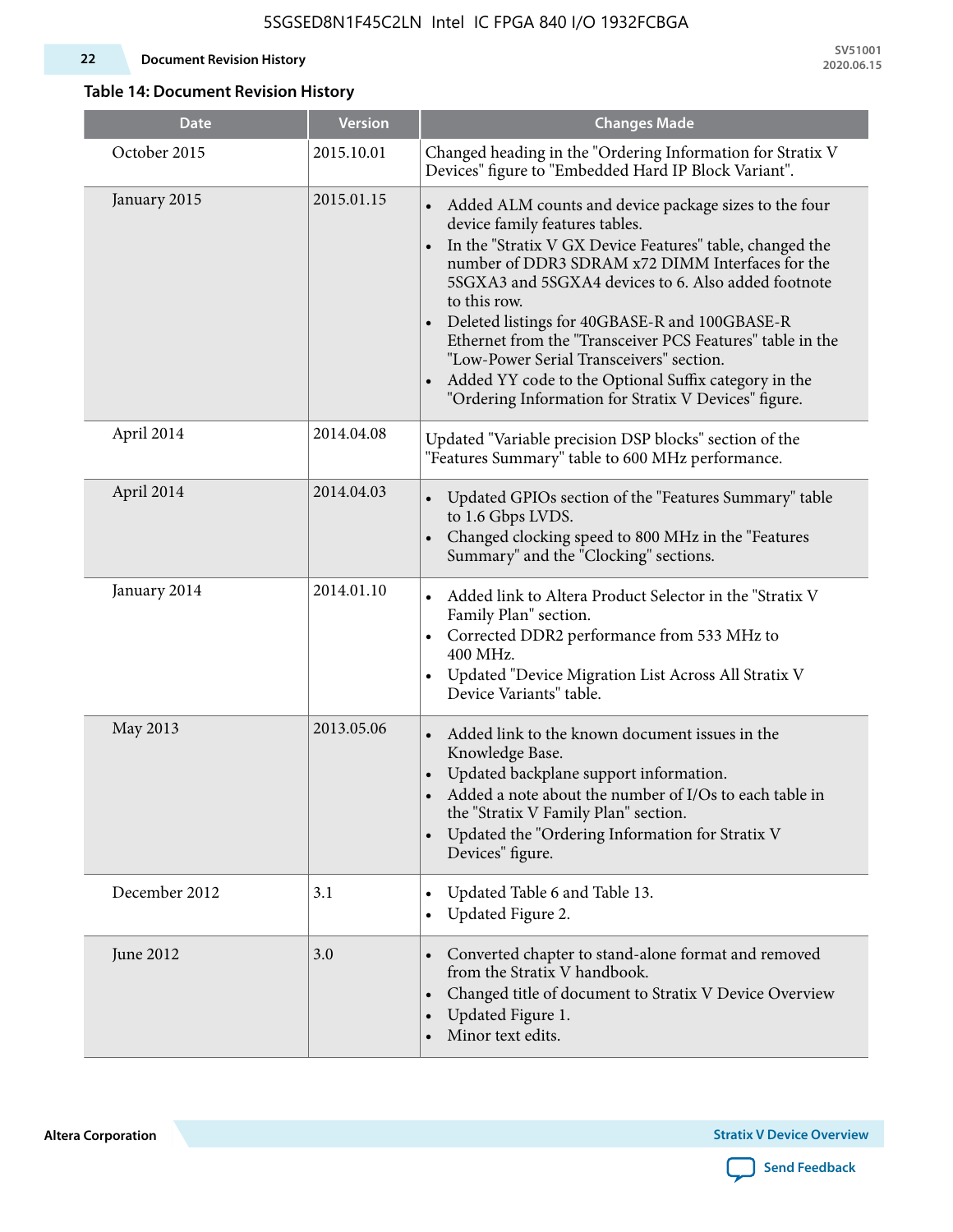**Date Changes Made Changes Made** 

| February 2012  | 2.3  | Updated Table 1-2, Table 1-3, Table 1-4, and Table 1-5.<br>$\bullet$<br>Updated Figure 1-2.<br>$\bullet$<br>Updated "Automatic Single Event Upset Error Detection<br>and Correction" on page 18.<br>Minor text edits.                                                       |
|----------------|------|-----------------------------------------------------------------------------------------------------------------------------------------------------------------------------------------------------------------------------------------------------------------------------|
| December 2011  | 2.2  | Updated Table 1-2 and Table 1-3.                                                                                                                                                                                                                                            |
| November 2011  | 2.1  | Changed Stratix V GT transceiver speed from 28 Gbps to<br>28.05 Gbps.<br>Updated Figure 1-2.                                                                                                                                                                                |
| November 2011  | 2.0  | Revised Figure 1-2.<br>Updated Table 1-5.<br>Minor text edits.                                                                                                                                                                                                              |
| September 2011 | 1.10 | Updated Table 1-2, Table 1-3, and Table 1-4.                                                                                                                                                                                                                                |
| September 2011 | 1.9  | Updated Table 1-1, Table 1-2, Table 1-3, Table 1-4, and<br>Table $1-5$ .<br>Updated Figure 1-2.<br>Minor text edits.                                                                                                                                                        |
| June 2011      | 1.8  | Changed 800 MHz to 1,066 MHz for DDR3 in Table 1-8<br>and in text.                                                                                                                                                                                                          |
| May 2011       | 1.7  | For Stratix V GT devices, changed 14.1 Gbps to<br>12.5 Gbps.<br>Changed Configuration via PCIe to Configuration via<br>$\bullet$<br>Protocol<br>Updated Table 1–1, Table 1–2, Table 1–3, Table 1–4,<br>Table 1-5, and Table 1-6.<br>Chapter moved to Volume 1.<br>$\bullet$ |
| January 2011   | 1.6  | • Added Stratix V GS information.<br>Updated tables listing device features.<br>$\bullet$<br>Added device migration information.<br>$\bullet$<br>Updated 12.5-Gbps transceivers to 14.1-Gbps<br>$\bullet$<br>transceivers                                                   |
| December 2010  | 1.5  | Updated Table 1-1.                                                                                                                                                                                                                                                          |
| December 2010  | 1.4  | Updated Table 1-1.<br>Updated Figure 1-2.<br>Converted to the new template.<br>Minor text edits.                                                                                                                                                                            |

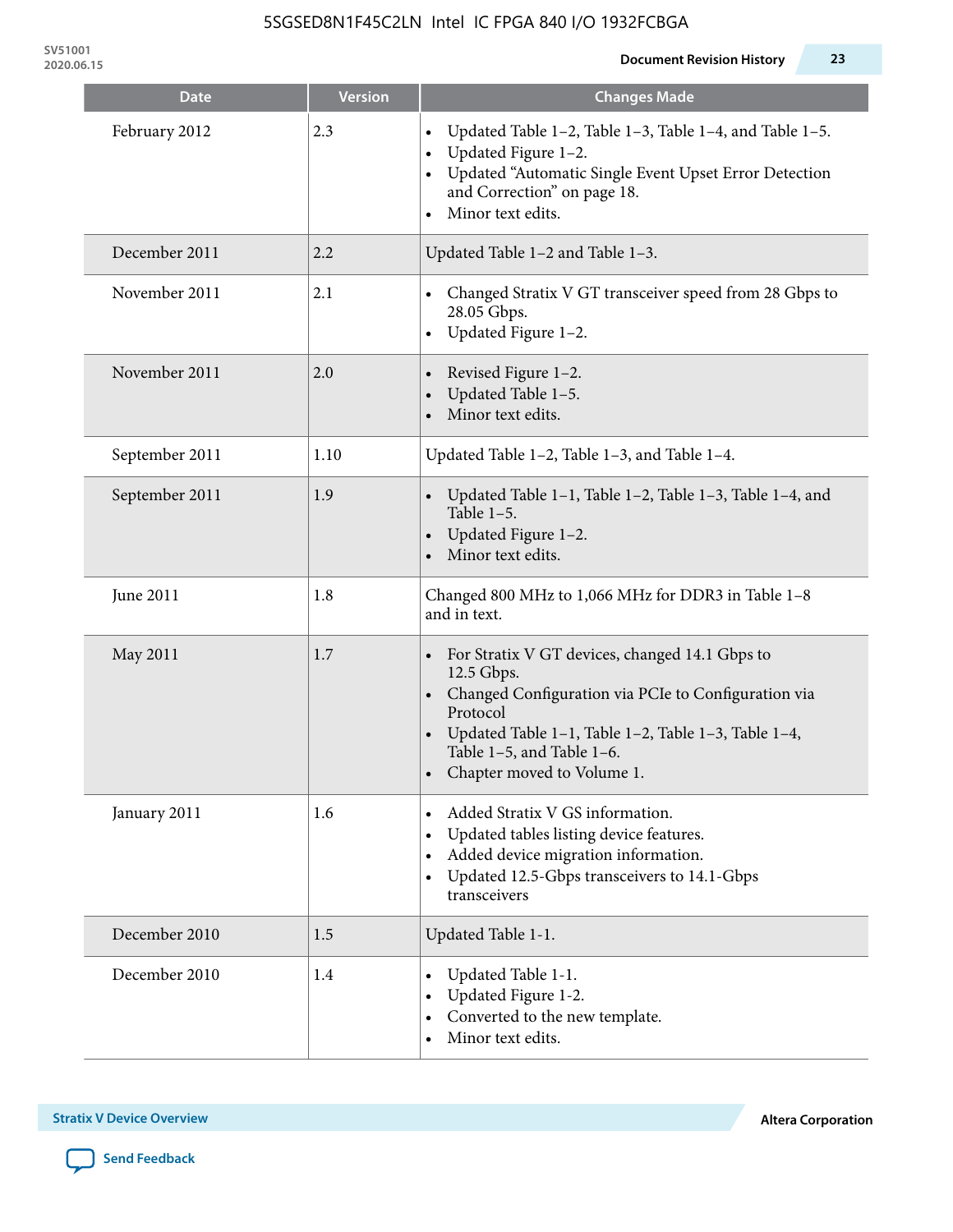

**24 Document Revision History**

| <b>Date</b>      | <b>Version</b> | <b>Changes Made</b>                                                                                                                                                                                                                                                                                                                                                                             |
|------------------|----------------|-------------------------------------------------------------------------------------------------------------------------------------------------------------------------------------------------------------------------------------------------------------------------------------------------------------------------------------------------------------------------------------------------|
| <b>July 2010</b> | 1.3            | Updated Table 1-5                                                                                                                                                                                                                                                                                                                                                                               |
| <b>July 2010</b> | 1.2            | Updated "Features Summary" on page 1-2<br>Updated resource counts in Table 1-1 and Table 1-2<br>Removed "Interlaken PCS Hard IP" and "10G Ethernet<br>Hard IP"<br>Added "40G and 100G Ethernet Hard IP (Embedded<br>HardCopy Block)" on page 1-7<br>Added information about Configuration via PCIe<br>Added "Partial Reconfiguration" on page 1-12<br>Added "Ordering Information" on page 1-14 |
| May 2010         | 1.1            | Updated part numbers in Table $1-1$ and Table $1-2$                                                                                                                                                                                                                                                                                                                                             |
| April 2010       | 1.0            | Initial release                                                                                                                                                                                                                                                                                                                                                                                 |

**Altera Corporation**